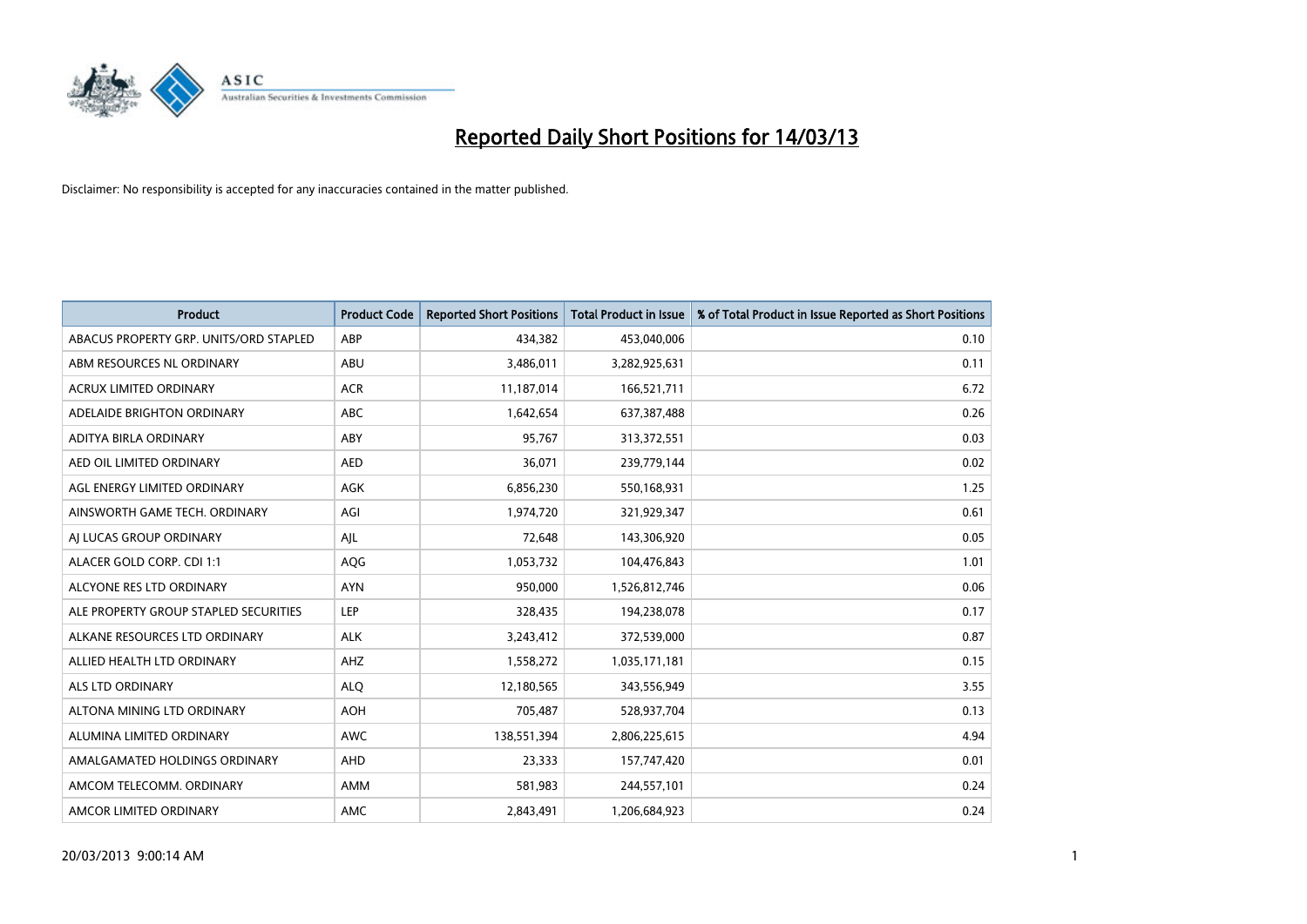

| <b>Product</b>                            | <b>Product Code</b> | <b>Reported Short Positions</b> | <b>Total Product in Issue</b> | % of Total Product in Issue Reported as Short Positions |
|-------------------------------------------|---------------------|---------------------------------|-------------------------------|---------------------------------------------------------|
| AMP LIMITED ORDINARY                      | AMP                 | 8,793,636                       | 2,930,423,546                 | 0.30                                                    |
| AMPELLA MINING ORDINARY                   | <b>AMX</b>          | 4,833,341                       | 248,000,493                   | 1.95                                                    |
| ANGLOGOLD ASHANTI CDI 5:1                 | AGG                 |                                 | 89,207,765                    | 0.00                                                    |
| ANSELL LIMITED ORDINARY                   | <b>ANN</b>          | 7,021,982                       | 130,768,652                   | 5.37                                                    |
| ANTARES ENERGY LTD ORDINARY               | <b>AZZ</b>          | 477,417                         | 257,000,000                   | 0.19                                                    |
| ANZ BANKING GRP LTD ORDINARY              | ANZ                 | 2,599,622                       | 2,743,726,184                 | 0.09                                                    |
| APA GROUP STAPLED SECURITIES              | <b>APA</b>          | 6,432,931                       | 827,350,325                   | 0.78                                                    |
| APN NEWS & MEDIA ORDINARY                 | <b>APN</b>          | 13,786,807                      | 661,526,586                   | 2.08                                                    |
| AQUARIUS PLATINUM. ORDINARY               | <b>AOP</b>          | 11,902,272                      | 486,851,336                   | 2.44                                                    |
| AQUILA RESOURCES ORDINARY                 | <b>AQA</b>          | 12,193,100                      | 411,804,442                   | 2.96                                                    |
| ARAFURA RESOURCE LTD ORDINARY             | <b>ARU</b>          | 381,677                         | 441,270,644                   | 0.09                                                    |
| ARB CORPORATION ORDINARY                  | <b>ARP</b>          | 146,911                         | 72,481,302                    | 0.20                                                    |
| ARDENT LEISURE GROUP STAPLED SECURITIES   | AAD                 | 3,466,860                       | 397,774,513                   | 0.87                                                    |
| ARISTOCRAT LEISURE ORDINARY               | ALL                 | 8,125,308                       | 551,418,047                   | 1.47                                                    |
| ARRIUM LTD ORDINARY                       | ARI                 | 7,192,192                       | 1,351,527,328                 | 0.53                                                    |
| ASCIANO LIMITED ORDINARY                  | <b>AIO</b>          | 11,826,431                      | 975,385,664                   | 1.21                                                    |
| ASG GROUP LIMITED ORDINARY                | <b>ASZ</b>          | 1,407,329                       | 206,720,839                   | 0.68                                                    |
| ASPEN GROUP ORD/UNITS STAPLED             | <b>APZ</b>          | 386,191                         | 1,192,665,422                 | 0.03                                                    |
| ASPIRE MINING LTD ORDINARY                | <b>AKM</b>          | 40,949                          | 655,594,556                   | 0.01                                                    |
| ASTRO JAP PROP GROUP STAPLED US PROHIBIT. | AJA                 | 8.097                           | 67,211,752                    | 0.01                                                    |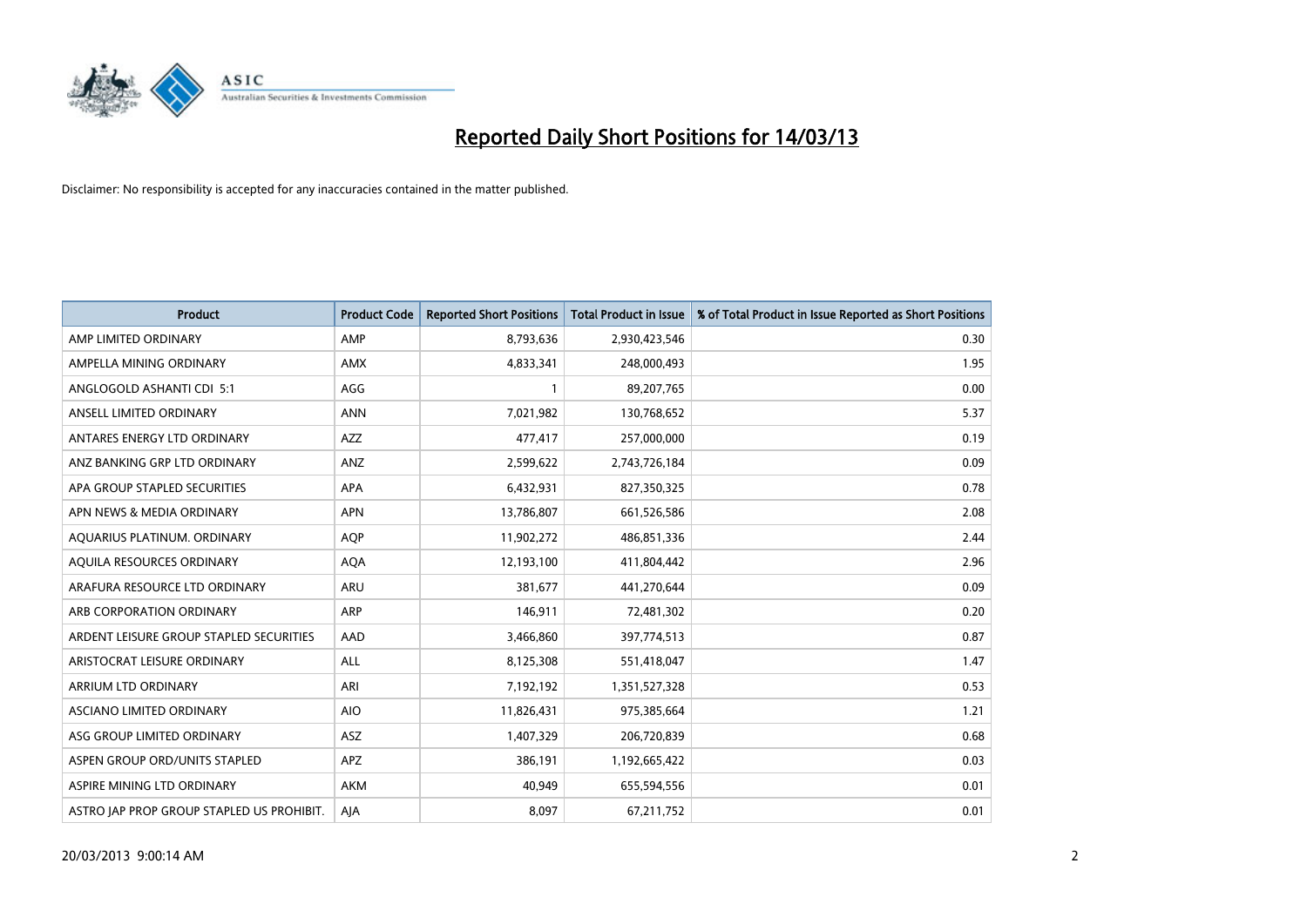

| <b>Product</b>                       | <b>Product Code</b> | <b>Reported Short Positions</b> | <b>Total Product in Issue</b> | % of Total Product in Issue Reported as Short Positions |
|--------------------------------------|---------------------|---------------------------------|-------------------------------|---------------------------------------------------------|
| ASX LIMITED ORDINARY                 | <b>ASX</b>          | 3,315,597                       | 175,136,729                   | 1.89                                                    |
| ATLAS IRON LIMITED ORDINARY          | AGO                 | 14,455,481                      | 909,718,409                   | 1.59                                                    |
| <b>AURIZON HOLDINGS LTD ORDINARY</b> | AZJ                 | 9,084,089                       | 2,137,284,503                 | 0.43                                                    |
| <b>AURORA OIL &amp; GAS ORDINARY</b> | <b>AUT</b>          | 5,049,988                       | 447,885,778                   | 1.13                                                    |
| AUSDRILL LIMITED ORDINARY            | ASL                 | 4,189,980                       | 309,451,963                   | 1.35                                                    |
| AUSENCO LIMITED ORDINARY             | <b>AAX</b>          | 1,067,467                       | 123,527,574                   | 0.86                                                    |
| AUSTAL LIMITED ORDINARY              | <b>ASB</b>          | 540,731                         | 346,007,639                   | 0.16                                                    |
| AUSTBROKERS HOLDINGS ORDINARY        | <b>AUB</b>          | 1,978                           | 57,568,703                    | 0.00                                                    |
| AUSTIN ENGINEERING ORDINARY          | <b>ANG</b>          | 501,831                         | 73,164,403                    | 0.69                                                    |
| AUSTRALAND PROPERTY STAPLED SECURITY | <b>ALZ</b>          | 410,091                         | 578,324,670                   | 0.07                                                    |
| AUSTRALIAN AGRICULT. ORDINARY        | AAC                 | 1,079,164                       | 312,905,085                   | 0.34                                                    |
| AUSTRALIAN INFRASTR, UNITS/ORDINARY  | <b>AIX</b>          | 3,296,765                       | 620,733,944                   | 0.53                                                    |
| AUSTRALIAN PHARM. ORDINARY           | API                 | 286,281                         | 488,115,883                   | 0.06                                                    |
| AVIENNINGS LIMITED ORDINARY          | AVI                 | 121,391                         | 274,588,694                   | 0.04                                                    |
| AWE LIMITED ORDINARY                 | <b>AWE</b>          | 3,162,742                       | 522,116,985                   | 0.61                                                    |
| AZIMUTH RES LTD ORDINARY             | <b>AZH</b>          | 1,998,578                       | 430,626,680                   | 0.46                                                    |
| BANDANNA ENERGY ORDINARY             | <b>BND</b>          | 23,695,937                      | 528,481,199                   | 4.48                                                    |
| BANK OF QUEENSLAND. ORDINARY         | <b>BOO</b>          | 4,974,113                       | 312,878,919                   | 1.59                                                    |
| <b>BASE RES LIMITED ORDINARY</b>     | <b>BSE</b>          | 422,816                         | 560,440,029                   | 0.08                                                    |
| <b>BATHURST RESOURCES ORDINARY</b>   | <b>BTU</b>          | 27,212,724                      | 697,247,997                   | 3.90                                                    |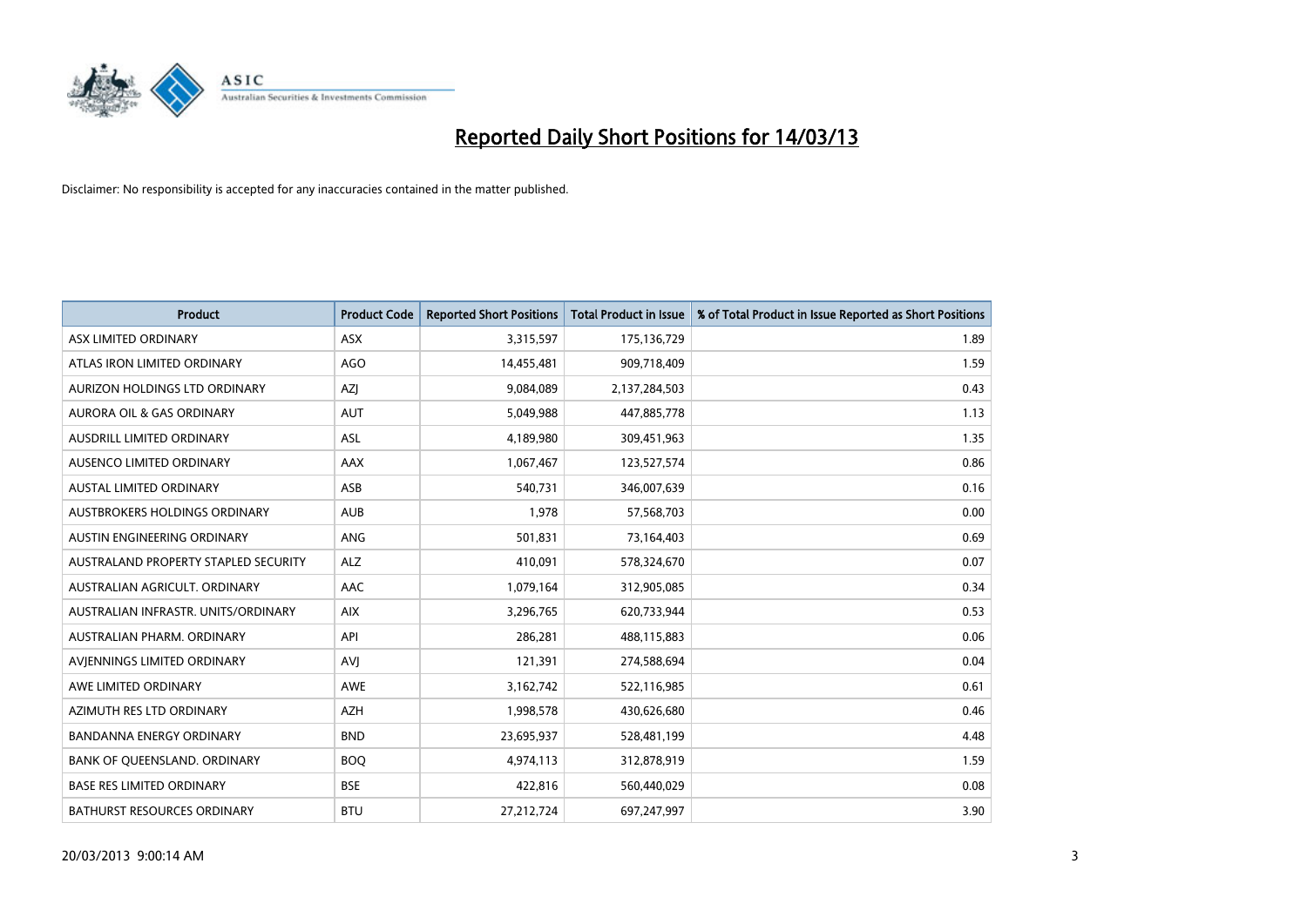

| <b>Product</b>                                | <b>Product Code</b> | <b>Reported Short Positions</b> | <b>Total Product in Issue</b> | % of Total Product in Issue Reported as Short Positions |
|-----------------------------------------------|---------------------|---------------------------------|-------------------------------|---------------------------------------------------------|
| <b>BC IRON LIMITED ORDINARY</b>               | <b>BCI</b>          | 169,401                         | 123,104,384                   | 0.14                                                    |
| <b>BEACH ENERGY LIMITED ORDINARY</b>          | <b>BPT</b>          | 23,005,944                      | 1,264,889,397                 | 1.82                                                    |
| BEADELL RESOURCE LTD ORDINARY                 | <b>BDR</b>          | 17,531,938                      | 742,204,752                   | 2.36                                                    |
| BEGA CHEESE LTD ORDINARY                      | <b>BGA</b>          | 3,759                           | 151,866,050                   | 0.00                                                    |
| BENDIGO AND ADELAIDE ORDINARY                 | <b>BEN</b>          | 10,370,542                      | 402,454,677                   | 2.58                                                    |
| BERKELEY RESOURCES ORDINARY                   | <b>BKY</b>          | 141,193                         | 179,393,273                   | 0.08                                                    |
| <b>BHP BILLITON LIMITED ORDINARY</b>          | <b>BHP</b>          | 10,090,261                      | 3,211,691,105                 | 0.31                                                    |
| <b>BILLABONG ORDINARY</b>                     | <b>BBG</b>          | 14,849,241                      | 478,944,292                   | 3.10                                                    |
| <b>BLACKMORES LIMITED ORDINARY</b>            | <b>BKL</b>          | 1,774                           | 16,909,231                    | 0.01                                                    |
| <b>BLACKTHORN RESOURCES ORD US PROHIBITED</b> | <b>BTR</b>          | 175,128                         | 164,285,950                   | 0.11                                                    |
| <b>BLUESCOPE STEEL LTD ORDINARY</b>           | <b>BSL</b>          | 3,670,975                       | 558,243,305                   | 0.66                                                    |
| <b>BOART LONGYEAR ORDINARY</b>                | <b>BLY</b>          | 6,804,769                       | 461,163,412                   | 1.48                                                    |
| BORAL LIMITED, ORDINARY                       | <b>BLD</b>          | 22,298,713                      | 766,370,951                   | 2.91                                                    |
| <b>BRADKEN LIMITED ORDINARY</b>               | <b>BKN</b>          | 11,725,191                      | 169,240,662                   | 6.93                                                    |
| <b>BRAMBLES LIMITED ORDINARY</b>              | <b>BXB</b>          | 1,210,986                       | 1,556,673,996                 | 0.08                                                    |
| BREVILLE GROUP LTD ORDINARY                   | <b>BRG</b>          | 282,070                         | 130,095,322                   | 0.22                                                    |
| <b>BRICKWORKS LIMITED ORDINARY</b>            | <b>BKW</b>          | 14,306                          | 147,818,132                   | 0.01                                                    |
| <b>BROCKMAN MINING LTD ORDINARY</b>           | <b>BCK</b>          | 91,872                          | 7,894,482,131                 | 0.00                                                    |
| BT INVESTMENT MNGMNT ORDINARY                 | <b>BTT</b>          | 10,130                          | 274,214,460                   | 0.00                                                    |
| <b>BURU ENERGY ORDINARY</b>                   | <b>BRU</b>          | 18,454,242                      | 273,912,685                   | 6.74                                                    |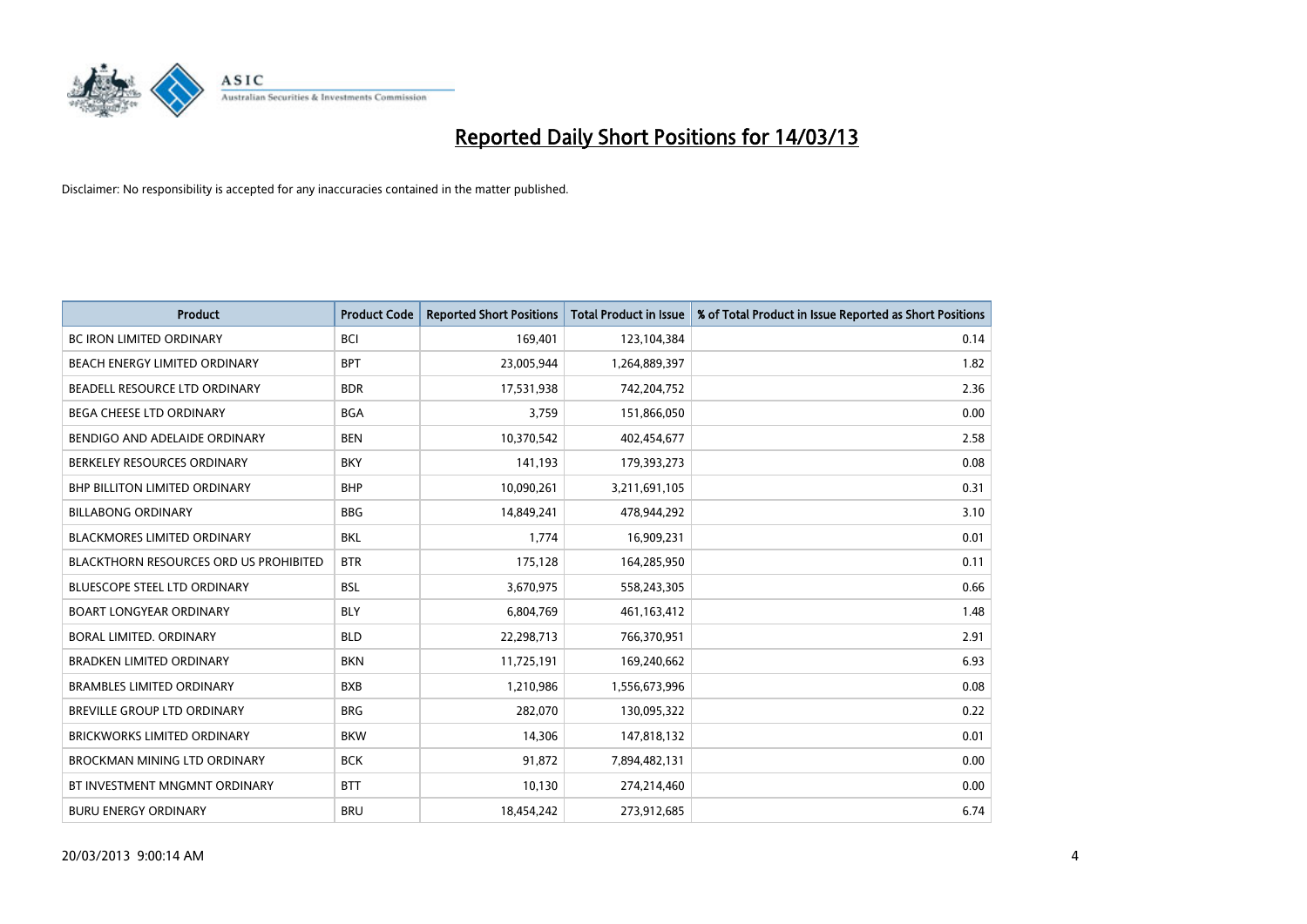

| <b>Product</b>                          | <b>Product Code</b> | <b>Reported Short Positions</b> | <b>Total Product in Issue</b> | % of Total Product in Issue Reported as Short Positions |
|-----------------------------------------|---------------------|---------------------------------|-------------------------------|---------------------------------------------------------|
| <b>BWP TRUST ORDINARY UNITS</b>         | <b>BWP</b>          | 2,389,022                       | 537,753,954                   | 0.44                                                    |
| CABCHARGE AUSTRALIA ORDINARY            | CAB                 | 7,548,653                       | 120,430,683                   | 6.27                                                    |
| <b>CALIBRE GROUP LTD ORDINARY</b>       | <b>CGH</b>          | 843,313                         | 307,378,401                   | 0.27                                                    |
| CALTEX AUSTRALIA ORDINARY               | <b>CTX</b>          | 4,767,165                       | 270,000,000                   | 1.77                                                    |
| CAPE LAMBERT RES LTD ORDINARY           | <b>CFE</b>          | 401,456                         | 687,533,792                   | 0.06                                                    |
| CARABELLA RES LTD ORDINARY              | <b>CLR</b>          | 103,326                         | 152,361,547                   | 0.07                                                    |
| <b>CARBON ENERGY ORDINARY</b>           | <b>CNX</b>          | 48,071                          | 782,684,355                   | 0.01                                                    |
| CARDNO LIMITED ORDINARY                 | <b>CDD</b>          | 6,721,404                       | 142,770,550                   | 4.71                                                    |
| CARNARVON PETROLEUM ORDINARY            | <b>CVN</b>          | 90,175                          | 934,109,501                   | 0.01                                                    |
| CARSALES.COM LTD ORDINARY               | <b>CRZ</b>          | 4,999,260                       | 235,783,495                   | 2.12                                                    |
| CASH CONVERTERS ORDINARY                | CCV                 | 30,180                          | 423,861,025                   | 0.01                                                    |
| CENTRAL PETROLEUM ORDINARY              | <b>CTP</b>          | 1,092,571                       | 1,388,978,845                 | 0.08                                                    |
| CERAMIC FUEL CELLS ORDINARY             | CFU                 | 59,144                          | 1,559,231,320                 | 0.00                                                    |
| CFS RETAIL TRUST GRP STAPLED SECURITIES | <b>CFX</b>          | 59,174,387                      | 2,828,495,659                 | 2.09                                                    |
| CHALLENGER DIV.PRO. STAPLED UNITS       | <b>CDI</b>          | 89,280                          | 214,101,013                   | 0.04                                                    |
| CHALLENGER LIMITED ORDINARY             | <b>CGF</b>          | 3,473,046                       | 534,607,512                   | 0.65                                                    |
| CHARTER HALL GROUP STAPLED US PROHIBIT. | <b>CHC</b>          | 330,621                         | 302,262,312                   | 0.11                                                    |
| <b>CHARTER HALL RETAIL UNITS</b>        | <b>CQR</b>          | 785,845                         | 337,582,974                   | 0.23                                                    |
| <b>CHORUS LIMITED ORDINARY</b>          | <b>CNU</b>          | 329,873                         | 385,082,123                   | 0.09                                                    |
| CITIGOLD CORP LTD ORDINARY              | <b>CTO</b>          | 153,427                         | 1,352,907,765                 | 0.01                                                    |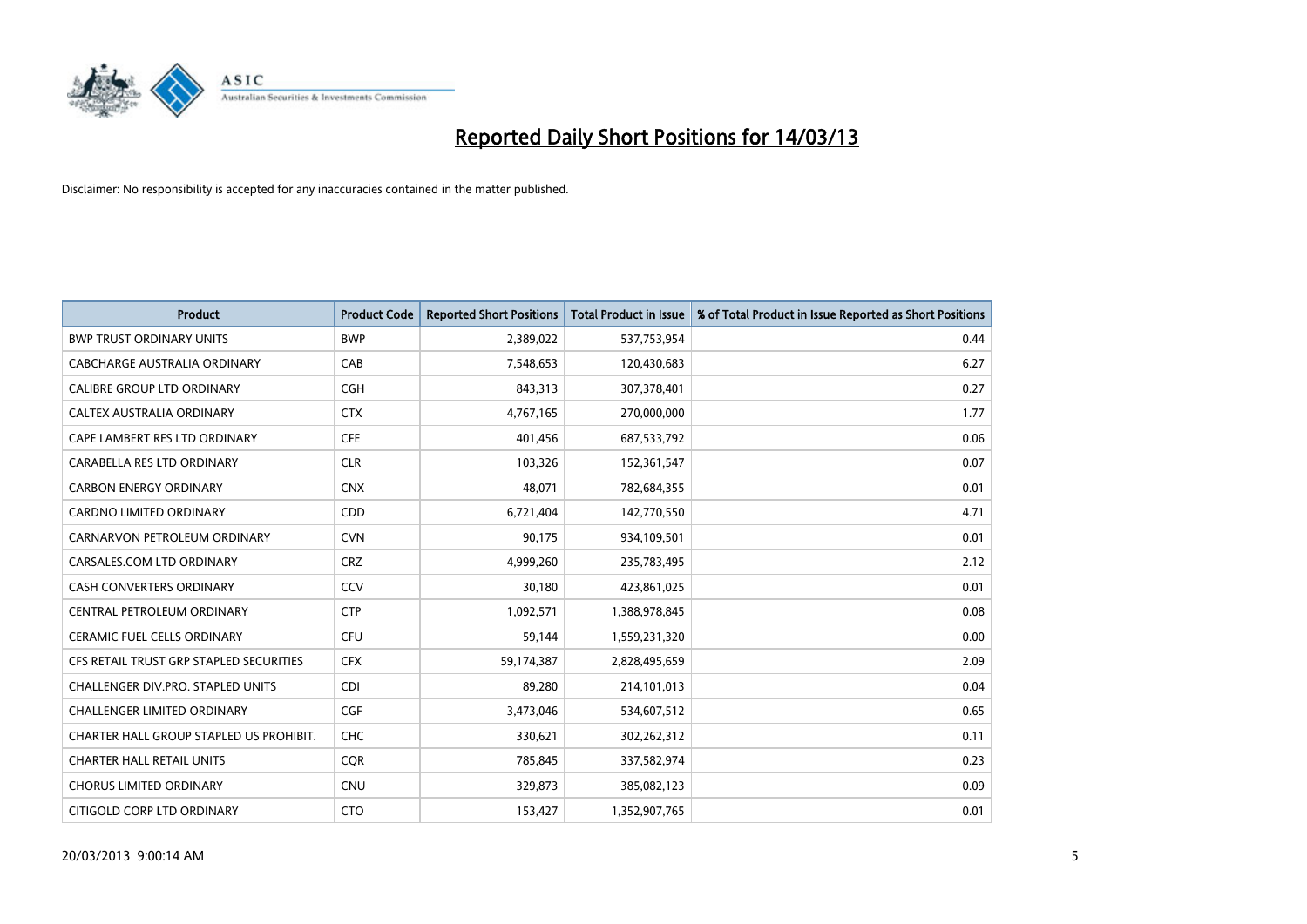

| <b>Product</b>                          | <b>Product Code</b> | <b>Reported Short Positions</b> | <b>Total Product in Issue</b> | % of Total Product in Issue Reported as Short Positions |
|-----------------------------------------|---------------------|---------------------------------|-------------------------------|---------------------------------------------------------|
| <b>CLOUGH LIMITED ORDINARY</b>          | <b>CLO</b>          | 155                             | 776,755,875                   | 0.00                                                    |
| COAL OF AFRICA LTD ORDINARY             | <b>CZA</b>          | 300,432                         | 1,048,368,613                 | 0.03                                                    |
| <b>COALSPUR MINES LTD ORDINARY</b>      | <b>CPL</b>          | 14,733,959                      | 634,248,901                   | 2.32                                                    |
| COCA-COLA AMATIL ORDINARY               | <b>CCL</b>          | 3,208,230                       | 762,133,414                   | 0.42                                                    |
| COCHLEAR LIMITED ORDINARY               | <b>COH</b>          | 4,008,704                       | 57,040,932                    | 7.03                                                    |
| <b>COCKATOO COAL ORDINARY</b>           | <b>COK</b>          | 12,130,407                      | 1,016,746,908                 | 1.19                                                    |
| <b>CODAN LIMITED ORDINARY</b>           | <b>CDA</b>          | 182.646                         | 176,926,104                   | 0.10                                                    |
| <b>COLLECTION HOUSE ORDINARY</b>        | <b>CLH</b>          | 1,747                           | 114,993,120                   | 0.00                                                    |
| <b>COLLINS FOODS LTD ORDINARY</b>       | <b>CKF</b>          | 510,719                         | 93,000,003                    | 0.55                                                    |
| COMMONWEALTH BANK, ORDINARY             | <b>CBA</b>          | 10,502,068                      | 1,609,180,841                 | 0.65                                                    |
| <b>COMMONWEALTH PROP ORDINARY UNITS</b> | <b>CPA</b>          | 13,685,573                      | 2,347,003,413                 | 0.58                                                    |
| <b>COMPASS RESOURCES ORDINARY</b>       | <b>CMR</b>          | 7,472                           | 1,403,744,100                 | 0.00                                                    |
| <b>COMPUTERSHARE LTD ORDINARY</b>       | CPU                 | 11,433,676                      | 555,664,059                   | 2.06                                                    |
| <b>COOPER ENERGY LTD ORDINARY</b>       | <b>COE</b>          | 201,209                         | 329,034,654                   | 0.06                                                    |
| <b>CORP TRAVEL LIMITED ORDINARY</b>     | <b>CTD</b>          | 133,974                         | 77,410,044                    | 0.17                                                    |
| <b>CREDIT CORP GROUP ORDINARY</b>       | <b>CCP</b>          | 9,359                           | 45,932,899                    | 0.02                                                    |
| <b>CROMWELL PROP STAPLED SECURITIES</b> | <b>CMW</b>          | 31,711                          | 1,460,982,142                 | 0.00                                                    |
| <b>CROWN LIMITED ORDINARY</b>           | <b>CWN</b>          | 6,724,900                       | 728,394,185                   | 0.92                                                    |
| <b>CSG LIMITED ORDINARY</b>             | CSV                 | 8,018                           | 278,155,477                   | 0.00                                                    |
| <b>CSL LIMITED ORDINARY</b>             | <b>CSL</b>          | 817,326                         | 498,324,913                   | 0.16                                                    |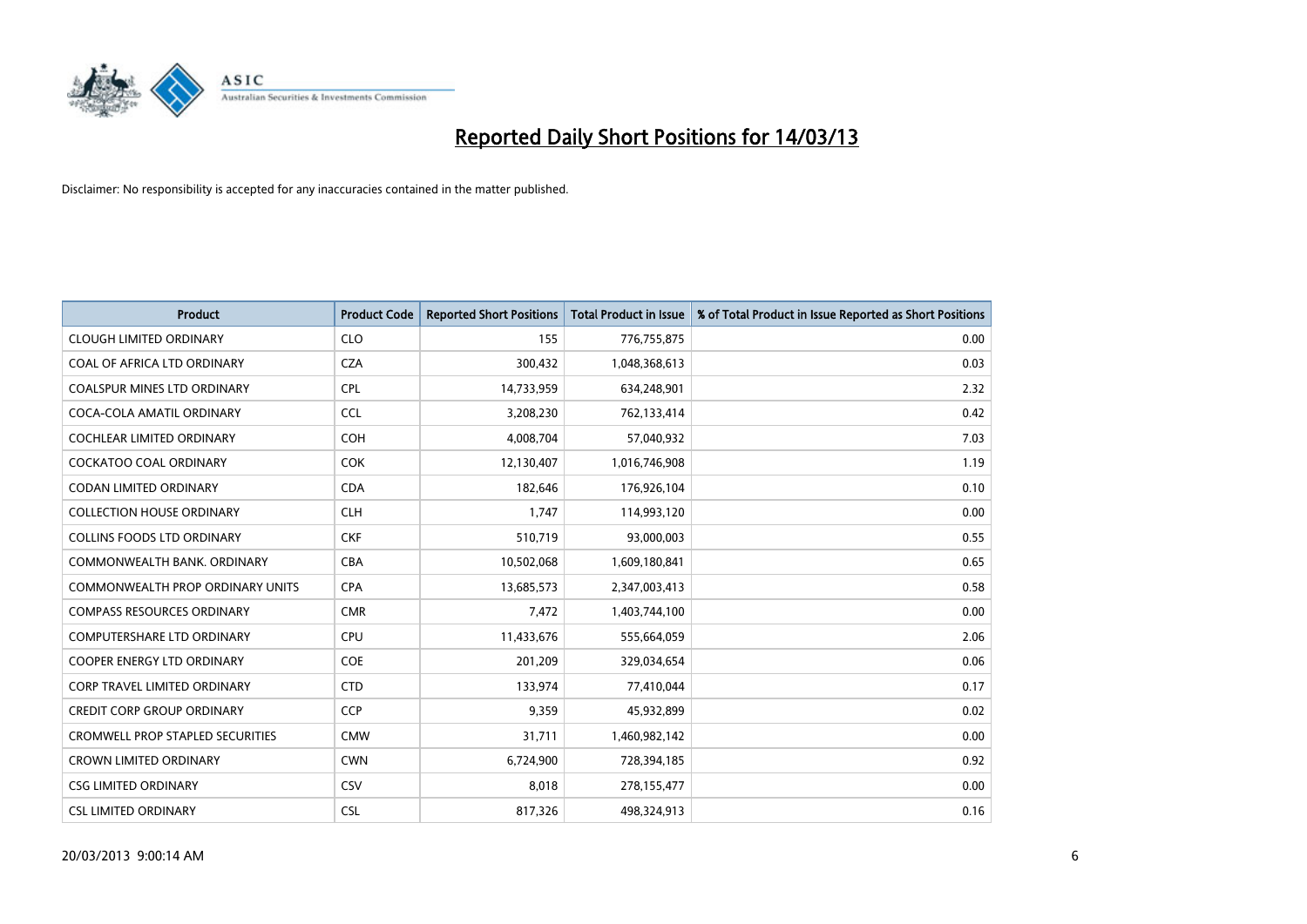

| <b>Product</b>                     | <b>Product Code</b> | <b>Reported Short Positions</b> | <b>Total Product in Issue</b> | % of Total Product in Issue Reported as Short Positions |
|------------------------------------|---------------------|---------------------------------|-------------------------------|---------------------------------------------------------|
| <b>CSR LIMITED ORDINARY</b>        | <b>CSR</b>          | 47,008,284                      | 506,000,315                   | 9.29                                                    |
| <b>CUDECO LIMITED ORDINARY</b>     | CDU                 | 2,702,145                       | 199,877,294                   | 1.35                                                    |
| DART ENERGY LTD ORDINARY           | <b>DTE</b>          | 16,220,955                      | 878,668,388                   | 1.85                                                    |
| DAVID JONES LIMITED ORDINARY       | <b>DJS</b>          | 60,714,948                      | 531,788,775                   | 11.42                                                   |
| DECMIL GROUP LIMITED ORDINARY      | <b>DCG</b>          | 980,253                         | 168,203,219                   | 0.58                                                    |
| DEXUS PROPERTY GROUP STAPLED UNITS | <b>DXS</b>          | 7,871,273                       | 4,839,024,176                 | 0.16                                                    |
| DISCOVERY METALS LTD ORDINARY      | <b>DML</b>          | 5,180,744                       | 486,986,451                   | 1.06                                                    |
| DOMINO PIZZA ENTERPR ORDINARY      | <b>DMP</b>          | 44,956                          | 70,192,674                    | 0.06                                                    |
| DORAY MINERALS LTD ORDINARY        | <b>DRM</b>          | 64,007                          | 141,866,768                   | 0.05                                                    |
| DOWNER EDI LIMITED ORDINARY        | <b>DOW</b>          | 7,881,156                       | 429,100,296                   | 1.84                                                    |
| DRILLSEARCH ENERGY ORDINARY        | <b>DLS</b>          | 3,163,336                       | 427,353,371                   | 0.74                                                    |
| DUET GROUP STAPLED US PROHIBIT.    | <b>DUE</b>          | 6,849,613                       | 1,169,314,842                 | 0.59                                                    |
| DULUXGROUP LIMITED ORDINARY        | <b>DLX</b>          | 6,738,845                       | 374,507,181                   | 1.80                                                    |
| DWS LTD ORDINARY                   | <b>DWS</b>          | 296,516                         | 132,362,763                   | 0.22                                                    |
| ECHO ENTERTAINMENT ORDINARY        | EGP                 | 7,387,276                       | 825,672,730                   | 0.89                                                    |
| ELDERS LIMITED ORDINARY            | <b>ELD</b>          | 17,189,626                      | 448,598,480                   | 3.83                                                    |
| ELEMENTAL MINERALS ORDINARY        | <b>ELM</b>          | 33,456                          | 288,587,228                   | 0.01                                                    |
| ELEMENTOS LIMITED ORDINARY         | <b>ELT</b>          | 16                              | 149,531,420                   | 0.00                                                    |
| <b>EMECO HOLDINGS ORDINARY</b>     | <b>EHL</b>          | 6,585,898                       | 599,675,707                   | 1.10                                                    |
| <b>ENDEAVOUR MIN CORP CDI 1:1</b>  | <b>EVR</b>          | 54,773                          | 131,354,574                   | 0.04                                                    |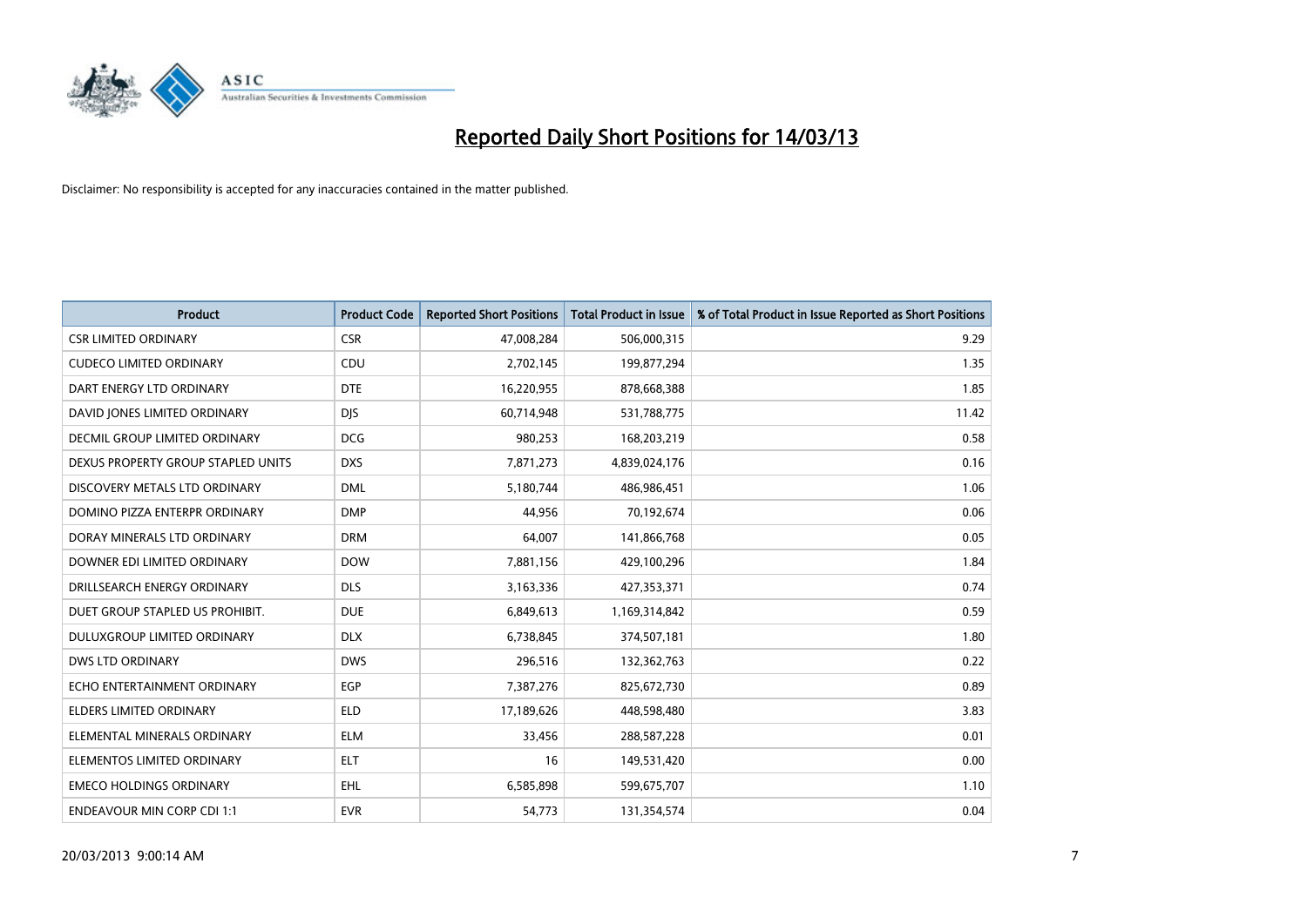

| <b>Product</b>                         | <b>Product Code</b> | <b>Reported Short Positions</b> | <b>Total Product in Issue</b> | % of Total Product in Issue Reported as Short Positions |
|----------------------------------------|---------------------|---------------------------------|-------------------------------|---------------------------------------------------------|
| <b>ENERGY RESOURCES ORDINARY 'A'</b>   | <b>ERA</b>          | 8,109,832                       | 517,725,062                   | 1.57                                                    |
| <b>ENERGY WORLD CORPOR. ORDINARY</b>   | <b>EWC</b>          | 19,018,562                      | 1,734,166,672                 | 1.10                                                    |
| <b>ENVESTRA LIMITED ORDINARY</b>       | <b>ENV</b>          | 8,983,913                       | 1,603,333,497                 | 0.56                                                    |
| ETHANE PIPELINE STAPLED SECURITIES     | <b>EPX</b>          | 16                              | 69,302,275                    | 0.00                                                    |
| EVOLUTION MINING LTD ORDINARY          | <b>EVN</b>          | 11,917,329                      | 708,092,989                   | 1.68                                                    |
| <b>EXCELSIOR GOLD LTD ORDINARY</b>     | <b>EXG</b>          | 88,921                          | 414,078,424                   | 0.02                                                    |
| FAIRFAX MEDIA LTD ORDINARY             | <b>FXI</b>          | 397,125,691                     | 2,351,955,725                 | 16.88                                                   |
| <b>FANTASTIC HOLDINGS ORDINARY</b>     | <b>FAN</b>          | 35,374                          | 102,739,538                   | 0.03                                                    |
| FAR LTD ORDINARY                       | <b>FAR</b>          | 22,121,932                      | 2,499,846,742                 | 0.88                                                    |
| FEDERATION CNTRES ORD/UNIT STAPLED SEC | <b>FDC</b>          | 6,184,127                       | 1,427,641,565                 | 0.43                                                    |
| FKP PROPERTY GROUP STAPLED SECURITIES  | <b>FKP</b>          | 6,206,941                       | 321,578,705                   | 1.93                                                    |
| FLEETWOOD CORP ORDINARY                | <b>FWD</b>          | 3,780,775                       | 60,104,188                    | 6.29                                                    |
| FLETCHER BUILDING ORDINARY             | <b>FBU</b>          | 4,111,551                       | 684,793,538                   | 0.60                                                    |
| <b>FLEXIGROUP LIMITED ORDINARY</b>     | <b>FXL</b>          | 74,390                          | 287,869,669                   | 0.03                                                    |
| <b>FLIGHT CENTRE ORDINARY</b>          | <b>FLT</b>          | 10,697,229                      | 100,289,792                   | 10.67                                                   |
| FLINDERS MINES LTD ORDINARY            | <b>FMS</b>          | 2,706,478                       | 1,821,300,404                 | 0.15                                                    |
| <b>FOCUS MINERALS LTD ORDINARY</b>     | <b>FML</b>          | 32,943,228                      | 8,822,771,352                 | 0.37                                                    |
| FONTERRA SHARE FUND ORDINARY UNITS     | FSF                 | 36,135                          | 95,822,090                    | 0.04                                                    |
| <b>FORGE GROUP LIMITED ORDINARY</b>    | FGE                 | 126,748                         | 86,169,014                    | 0.15                                                    |
| FORTESCUE METALS GRP ORDINARY          | <b>FMG</b>          | 163,997,007                     | 3,113,798,659                 | 5.27                                                    |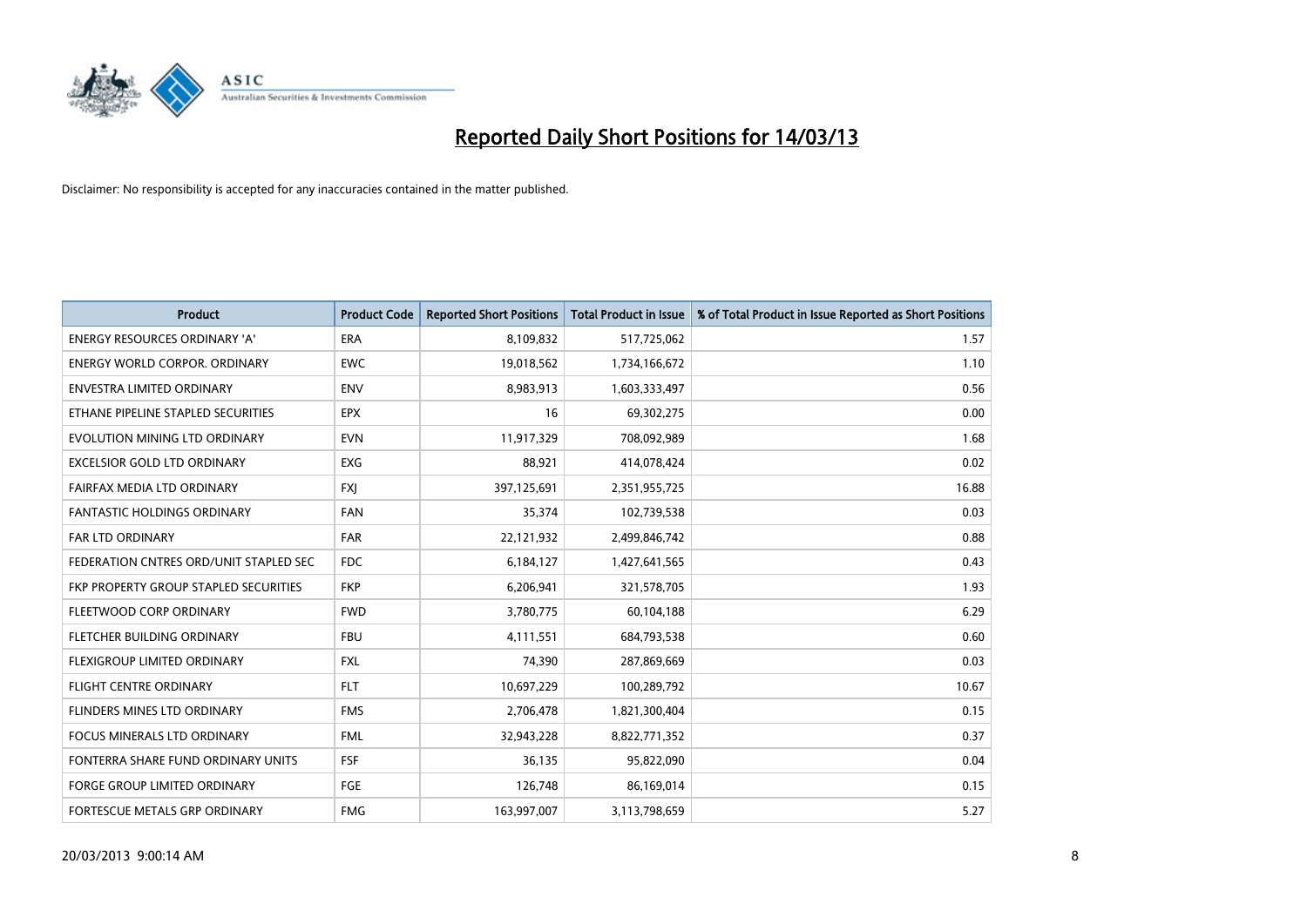

| <b>Product</b>                            | <b>Product Code</b> | <b>Reported Short Positions</b> | <b>Total Product in Issue</b> | % of Total Product in Issue Reported as Short Positions |
|-------------------------------------------|---------------------|---------------------------------|-------------------------------|---------------------------------------------------------|
| <b>G.U.D. HOLDINGS ORDINARY</b>           | GUD                 | 3,968,811                       | 71,341,319                    | 5.56                                                    |
| <b>G8 EDUCATION LIMITED ORDINARY</b>      | <b>GEM</b>          | 290,691                         | 270,940,348                   | 0.11                                                    |
| <b>GALAXY RESOURCES ORDINARY</b>          | <b>GXY</b>          | 3,554,573                       | 584,355,501                   | 0.61                                                    |
| <b>GEODYNAMICS LIMITED ORDINARY</b>       | GDY                 | 850                             | 406,452,608                   | 0.00                                                    |
| <b>GINDALBIE METALS LTD ORDINARY</b>      | <b>GBG</b>          | 43,303,578                      | 1,404,350,200                 | 3.08                                                    |
| <b>GOODMAN FIELDER, ORDINARY</b>          | GFF                 | 37,959,162                      | 1,955,559,207                 | 1.94                                                    |
| <b>GOODMAN GROUP STAPLED US PROHIBIT.</b> | <b>GMG</b>          | 4,223,515                       | 1,713,233,947                 | 0.25                                                    |
| <b>GPT GROUP STAPLED SEC.</b>             | <b>GPT</b>          | 5,759,927                       | 1,768,731,729                 | 0.33                                                    |
| <b>GRAINCORP LIMITED A CLASS ORDINARY</b> | <b>GNC</b>          | 2,111,312                       | 228,855,628                   | 0.92                                                    |
| <b>GRANGE RESOURCES, ORDINARY</b>         | <b>GRR</b>          | 1,350,688                       | 1,156,492,195                 | 0.12                                                    |
| <b>GREENLAND MIN EN LTD ORDINARY</b>      | GGG                 | 4,826,888                       | 571,225,263                   | 0.85                                                    |
| <b>GRYPHON MINERALS LTD ORDINARY</b>      | GRY                 | 21,697,489                      | 400,464,983                   | 5.42                                                    |
| <b>GUILDFORD COAL LTD ORDINARY</b>        | <b>GUF</b>          | 1,205,256                       | 635,046,899                   | 0.19                                                    |
| <b>GUNNS LIMITED ORDINARY</b>             | <b>GNS</b>          | 51,772,667                      | 848,401,559                   | 6.10                                                    |
| <b>GWA GROUP LTD ORDINARY</b>             | <b>GWA</b>          | 14,190,261                      | 304,706,899                   | 4.66                                                    |
| HARVEY NORMAN ORDINARY                    | <b>HVN</b>          | 91,509,354                      | 1,062,316,784                 | 8.61                                                    |
| HASTIE GROUP LIMITED ORDINARY             | <b>HST</b>          | 210,891                         | 137,353,504                   | 0.15                                                    |
| <b>HENDERSON GROUP CDI 1:1</b>            | <b>HGG</b>          | 3,661,120                       | 725,243,442                   | 0.50                                                    |
| HFA HOLDINGS LIMITED ORDINARY             | <b>HFA</b>          | 3,809                           | 117,332,831                   | 0.00                                                    |
| HIGHLANDS PACIFIC ORDINARY                | <b>HIG</b>          | 753,865                         | 789,132,854                   | 0.10                                                    |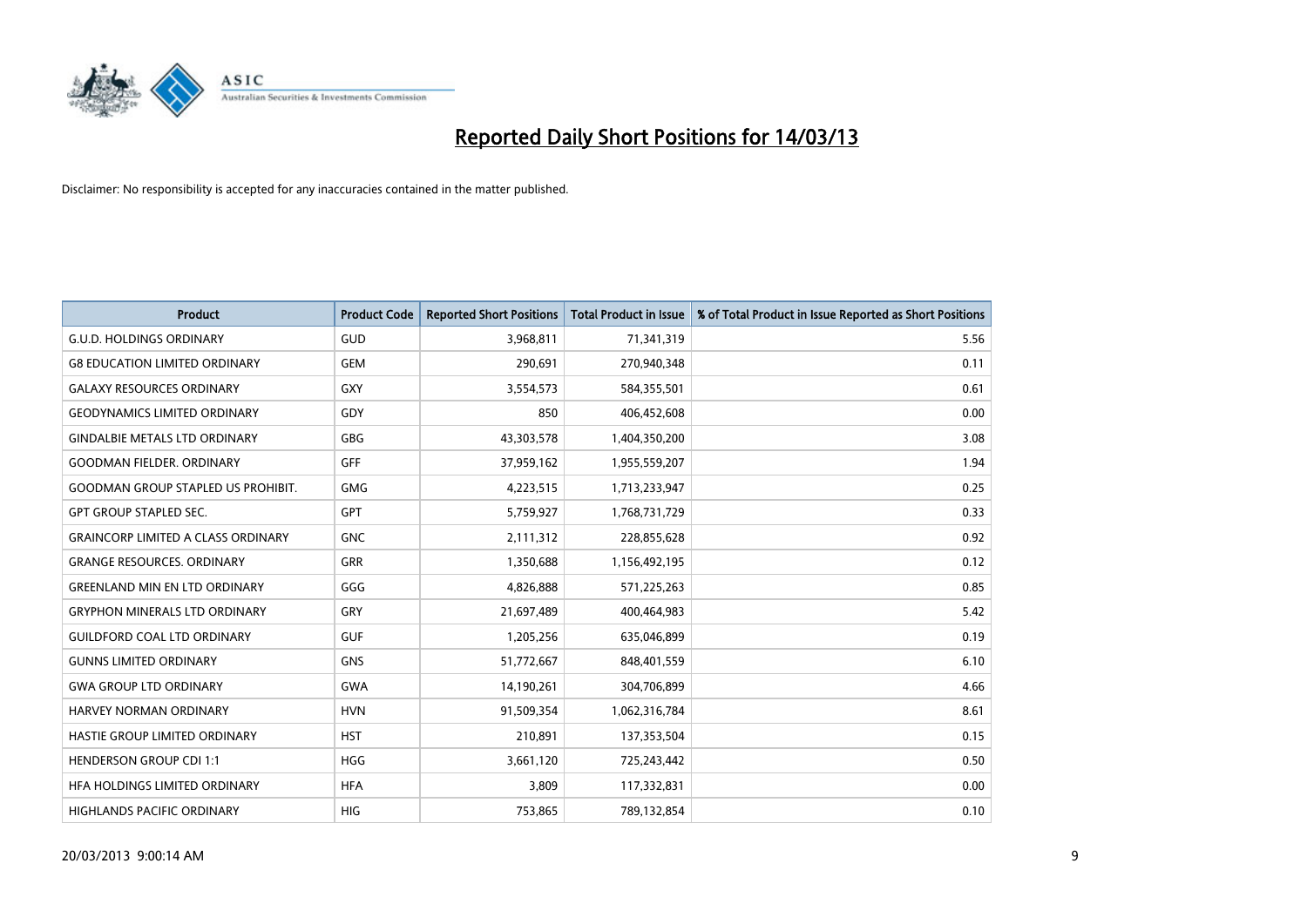

| <b>Product</b>                                | <b>Product Code</b> | <b>Reported Short Positions</b> | <b>Total Product in Issue</b> | % of Total Product in Issue Reported as Short Positions |
|-----------------------------------------------|---------------------|---------------------------------|-------------------------------|---------------------------------------------------------|
| HILLGROVE RES LTD ORDINARY                    | <b>HGO</b>          | 1,529,900                       | 1,022,760,221                 | 0.15                                                    |
| HILLS HOLDINGS LTD ORDINARY                   | <b>HIL</b>          | 2,437,288                       | 246,500,444                   | 0.99                                                    |
| HORIZON OIL LIMITED ORDINARY                  | <b>HZN</b>          | 29,379,481                      | 1,135,266,515                 | 2.59                                                    |
| <b>ICON ENERGY LIMITED ORDINARY</b>           | <b>ICN</b>          | 1,571,199                       | 533,391,210                   | 0.29                                                    |
| <b>IINET LIMITED ORDINARY</b>                 | <b>IIN</b>          | 1,436,317                       | 161,238,847                   | 0.89                                                    |
| <b>ILUKA RESOURCES ORDINARY</b>               | ILU                 | 61,802,293                      | 418,700,517                   | 14.76                                                   |
| <b>IMDEX LIMITED ORDINARY</b>                 | <b>IMD</b>          | 2,015,860                       | 210,473,188                   | 0.96                                                    |
| IMF (AUSTRALIA) LTD ORDINARY                  | <b>IMF</b>          | 790,725                         | 123,201,716                   | 0.64                                                    |
| <b>INCITEC PIVOT ORDINARY</b>                 | IPL                 | 17,063,847                      | 1,628,730,107                 | 1.05                                                    |
| <b>INDEPENDENCE GROUP ORDINARY</b>            | <b>IGO</b>          | 2,323,969                       | 232,882,535                   | 1.00                                                    |
| INDOPHIL RESOURCES ORDINARY                   | <b>IRN</b>          | 736,548                         | 1,203,146,194                 | 0.06                                                    |
| <b>INFIGEN ENERGY STAPLED SECURITIES</b>      | <b>IFN</b>          | 3,164,675                       | 762,265,972                   | 0.42                                                    |
| <b>INGENIA GROUP STAPLED SECURITIES</b>       | <b>INA</b>          | 355,000                         | 441,029,194                   | 0.08                                                    |
| <b>INSURANCE AUSTRALIA ORDINARY</b>           | IAG                 | 3,204,311                       | 2,079,034,021                 | 0.15                                                    |
| <b>INTEGRATED RESEARCH ORDINARY</b>           | IRI                 | 51,565                          | 168,359,453                   | 0.03                                                    |
| <b>INTREPID MINES ORDINARY</b>                | <b>IAU</b>          | 10,977,640                      | 555,623,798                   | 1.98                                                    |
| <b>INVESTA OFFICE FUND STAPLED SECURITIES</b> | <b>IOF</b>          | 1,715,716                       | 614,047,458                   | 0.28                                                    |
| <b>INVOCARE LIMITED ORDINARY</b>              | IVC                 | 2,066,577                       | 110,030,298                   | 1.88                                                    |
| <b>ION LIMITED ORDINARY</b>                   | <b>ION</b>          | 164,453                         | 256,365,105                   | 0.06                                                    |
| <b>IOOF HOLDINGS LTD ORDINARY</b>             | <b>IFL</b>          | 1,370,774                       | 232,091,225                   | 0.59                                                    |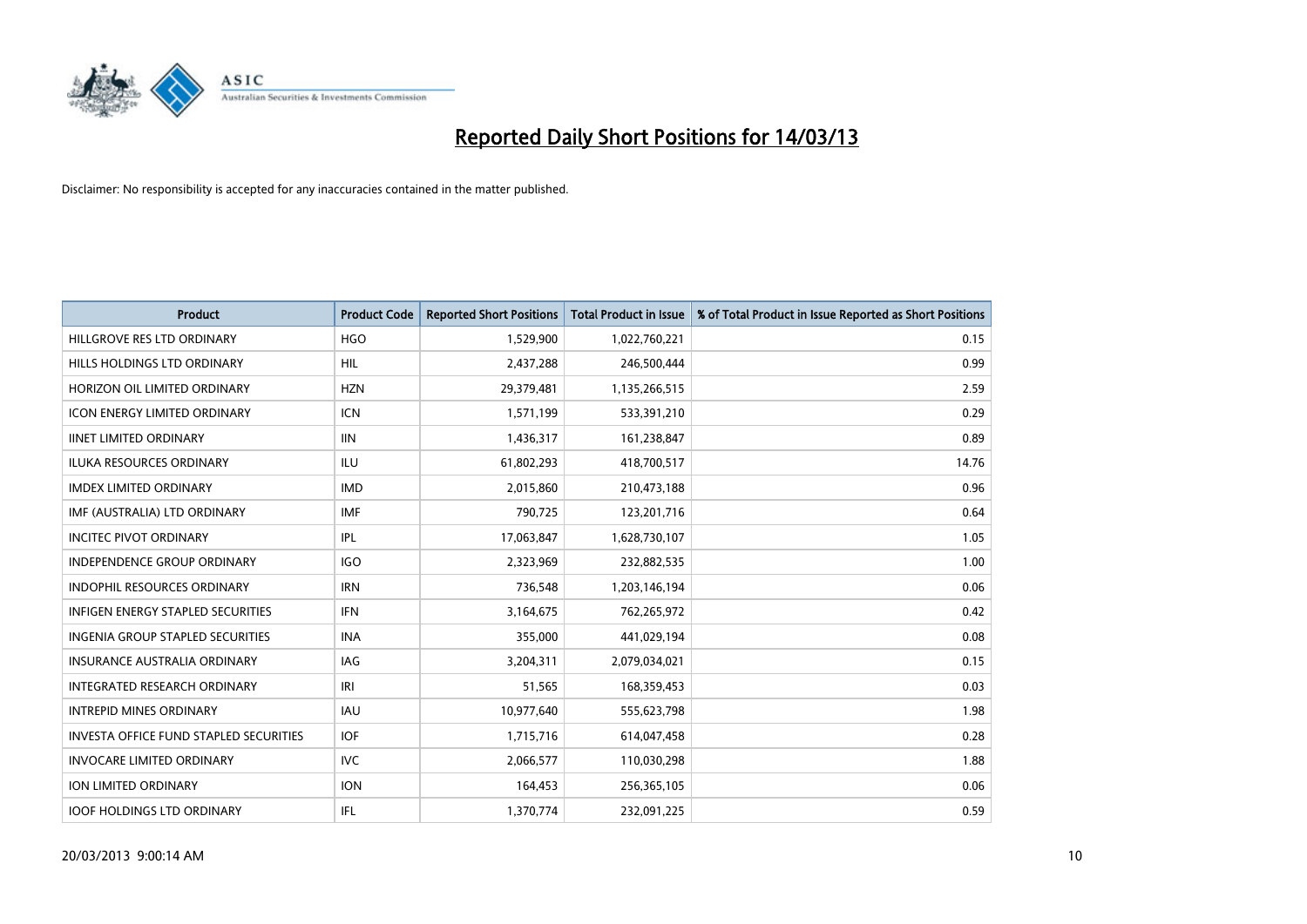

| <b>Product</b>                           | <b>Product Code</b> | <b>Reported Short Positions</b> | <b>Total Product in Issue</b> | % of Total Product in Issue Reported as Short Positions |
|------------------------------------------|---------------------|---------------------------------|-------------------------------|---------------------------------------------------------|
| <b>IRESS LIMITED ORDINARY</b>            | <b>IRE</b>          | 2,161,906                       | 128,620,231                   | 1.68                                                    |
| <b>IRON ORE HOLDINGS ORDINARY</b>        | <b>IOH</b>          | 16,649                          | 161,174,005                   | 0.01                                                    |
| <b>IVANHOE AUSTRALIA ORDINARY</b>        | <b>IVA</b>          | 1,363,762                       | 724,339,661                   | 0.19                                                    |
| JAMES HARDIE INDUST CHESS DEPOSITARY INT | <b>IHX</b>          | 7,415,490                       | 441,259,262                   | 1.68                                                    |
| <b>IB HI-FI LIMITED ORDINARY</b>         | <b>IBH</b>          | 19,093,336                      | 98,947,309                    | 19.30                                                   |
| <b>JUPITER MINES ORDINARY</b>            | <b>IMS</b>          | 30                              | 2,281,835,383                 | 0.00                                                    |
| <b>KAGARA LTD ORDINARY</b>               | <b>KZL</b>          | 3,008,926                       | 798,953,117                   | 0.38                                                    |
| KAROON GAS AUSTRALIA ORDINARY            | <b>KAR</b>          | 570,496                         | 221,420,769                   | 0.26                                                    |
| KATHMANDU HOLD LTD ORDINARY              | <b>KMD</b>          | 17,209                          | 200,215,894                   | 0.01                                                    |
| <b>KBL MINING LIMITED ORDINARY</b>       | <b>KBL</b>          | 1,820                           | 293,535,629                   | 0.00                                                    |
| KINGSGATE CONSOLID. ORDINARY             | <b>KCN</b>          | 13,396,147                      | 151,828,173                   | 8.82                                                    |
| KINGSROSE MINING LTD ORDINARY            | <b>KRM</b>          | 301,792                         | 291,959,871                   | 0.10                                                    |
| LEIGHTON HOLDINGS ORDINARY               | LEI                 | 7,491,149                       | 337,199,938                   | 2.22                                                    |
| LEND LEASE GROUP UNIT/ORD STAPLED        | LLC                 | 3,497,992                       | 574,351,883                   | 0.61                                                    |
| LEYSHON RESOURCES ORDINARY               | LRL                 | 994,990                         | 249,457,212                   | 0.40                                                    |
| LINC ENERGY LTD ORDINARY                 | <b>LNC</b>          | 13,697,764                      | 517,770,424                   | 2.65                                                    |
| LION SELECTION GRP ORDINARY              | <b>LSX</b>          | 36                              | 88,030,963                    | 0.00                                                    |
| LYCOPODIUM LIMITED ORDINARY              | LYL                 | 202                             | 38,855,103                    | 0.00                                                    |
| <b>LYNAS CORPORATION ORDINARY</b>        | <b>LYC</b>          | 197, 347, 467                   | 1,960,801,292                 | 10.06                                                   |
| M2 TELECOMMUNICATION ORDINARY            | <b>MTU</b>          | 7,258,833                       | 158,016,251                   | 4.59                                                    |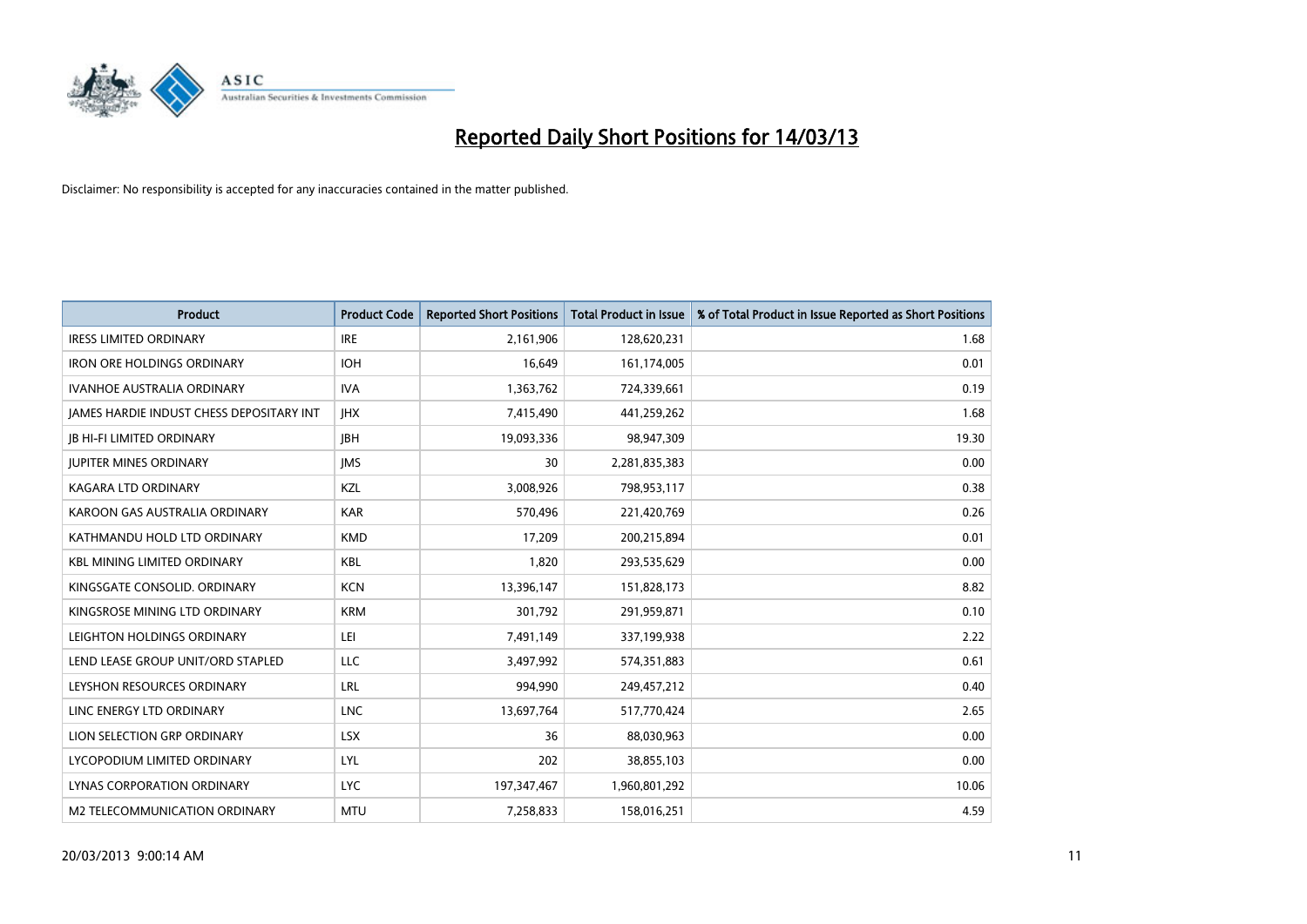

| <b>Product</b>                        | <b>Product Code</b> | <b>Reported Short Positions</b> | <b>Total Product in Issue</b> | % of Total Product in Issue Reported as Short Positions |
|---------------------------------------|---------------------|---------------------------------|-------------------------------|---------------------------------------------------------|
| <b>MACA LIMITED ORDINARY</b>          | <b>MLD</b>          | 219,794                         | 172,500,000                   | 0.13                                                    |
| <b>MACMAHON HOLDINGS ORDINARY</b>     | <b>MAH</b>          | 10,353,284                      | 1,261,699,966                 | 0.82                                                    |
| MACO ATLAS ROADS GRP ORDINARY STAPLED | <b>MOA</b>          | 16,423,479                      | 478,531,436                   | 3.43                                                    |
| MACQUARIE GROUP LTD ORDINARY          | MQG                 | 4,465,541                       | 339,506,578                   | 1.32                                                    |
| MAGELLAN FIN GRP LTD ORDINARY         | <b>MFG</b>          | 30,556                          | 152,623,873                   | 0.02                                                    |
| <b>MATRIX C &amp; E LTD ORDINARY</b>  | <b>MCE</b>          | 3,564,882                       | 94,555,428                    | 3.77                                                    |
| <b>MAVERICK DRILLING ORDINARY</b>     | <b>MAD</b>          | 9,861,359                       | 452,726,751                   | 2.18                                                    |
| MCMILLAN SHAKESPEARE ORDINARY         | <b>MMS</b>          | 196,492                         | 74,523,965                    | 0.26                                                    |
| MEDUSA MINING LTD ORDINARY            | <b>MML</b>          | 3,158,711                       | 188,903,911                   | 1.67                                                    |
| MELBOURNE IT LIMITED ORDINARY         | <b>MLB</b>          | 458,750                         | 82,451,363                    | 0.56                                                    |
| MEO AUSTRALIA LTD ORDINARY            | <b>MEO</b>          | 432,047                         | 627,264,587                   | 0.07                                                    |
| <b>MERMAID MARINE ORDINARY</b>        | <b>MRM</b>          | 1,115,716                       | 226,667,868                   | 0.49                                                    |
| MESOBLAST LIMITED ORDINARY            | <b>MSB</b>          | 15,709,806                      | 287,840,322                   | 5.46                                                    |
| METALS X LIMITED ORDINARY             | <b>MLX</b>          | 77,960                          | 1,651,766,110                 | 0.00                                                    |
| METCASH LIMITED ORDINARY              | <b>MTS</b>          | 99,279,108                      | 880,704,786                   | 11.27                                                   |
| METMINCO LIMITED ORDINARY             | <b>MNC</b>          | 54,825                          | 1,749,543,023                 | 0.00                                                    |
| MICLYN EXP OFFSHR ORDINARY            | <b>MIO</b>          | 244,942                         | 278,639,188                   | 0.09                                                    |
| MILTON CORPORATION ORDINARY           | <b>MLT</b>          | 12,800                          | 122,147,119                   | 0.01                                                    |
| MINCOR RESOURCES NL ORDINARY          | <b>MCR</b>          | 2,434,664                       | 188,208,274                   | 1.29                                                    |
| MINERAL DEPOSITS ORDINARY             | <b>MDL</b>          | 1,280,295                       | 83,538,786                    | 1.53                                                    |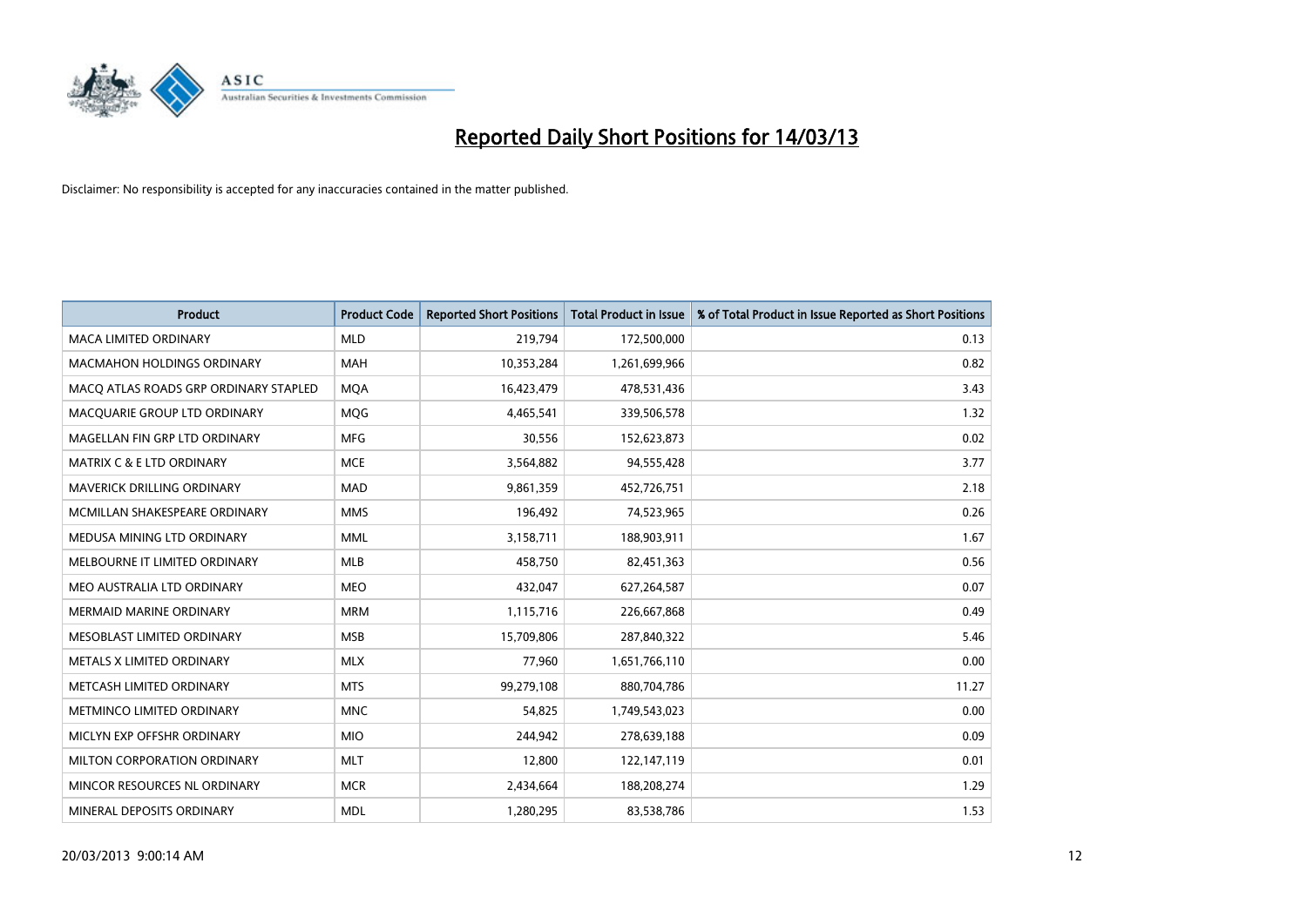

| <b>Product</b>                       | <b>Product Code</b> | <b>Reported Short Positions</b> | <b>Total Product in Issue</b> | % of Total Product in Issue Reported as Short Positions |
|--------------------------------------|---------------------|---------------------------------|-------------------------------|---------------------------------------------------------|
| MINERAL RESOURCES, ORDINARY          | <b>MIN</b>          | 1,045,948                       | 185,724,169                   | 0.56                                                    |
| MIRABELA NICKEL LTD ORDINARY         | <b>MBN</b>          | 13,980,065                      | 876,765,094                   | 1.59                                                    |
| MIRVAC GROUP STAPLED SECURITIES      | <b>MGR</b>          | 7,055,559                       | 3,425,587,451                 | 0.21                                                    |
| MOLOPO ENERGY LTD ORDINARY           | <b>MPO</b>          | 859,669                         | 246,371,894                   | 0.35                                                    |
| <b>MONADELPHOUS GROUP ORDINARY</b>   | <b>MND</b>          | 8,381,852                       | 90,663,543                    | 9.25                                                    |
| MORTGAGE CHOICE LTD ORDINARY         | <b>MOC</b>          | 1,495,920                       | 123,431,282                   | 1.21                                                    |
| <b>MOUNT GIBSON IRON ORDINARY</b>    | <b>MGX</b>          | 5,873,971                       | 1,090,584,232                 | 0.54                                                    |
| MULTIPLEX SITES SITES                | <b>MXUPA</b>        | 686                             | 4,500,000                     | 0.02                                                    |
| <b>MURCHISON METALS LTD ORDINARY</b> | <b>MMX</b>          | 3,811,316                       | 450,497,346                   | 0.85                                                    |
| <b>MYER HOLDINGS LTD ORDINARY</b>    | <b>MYR</b>          | 79,346,029                      | 583,384,551                   | 13.60                                                   |
| MYSTATE LIMITED ORDINARY             | <b>MYS</b>          | 57,457                          | 87,117,374                    | 0.07                                                    |
| NATIONAL AUST, BANK ORDINARY         | <b>NAB</b>          | 11,216,557                      | 2,342,259,881                 | 0.48                                                    |
| NAVITAS LIMITED ORDINARY             | <b>NVT</b>          | 13,624,247                      | 375,367,918                   | 3.63                                                    |
| NEON ENERGY LIMITED ORDINARY         | <b>NEN</b>          | 2,853,343                       | 549,844,091                   | 0.52                                                    |
| NEW HOPE CORPORATION ORDINARY        | <b>NHC</b>          | 2,591,966                       | 830,563,352                   | 0.31                                                    |
| NEW STANDARD ENERGY ORDINARY         | <b>NSE</b>          | 829,050                         | 305,331,847                   | 0.27                                                    |
| NEWCREST MINING ORDINARY             | <b>NCM</b>          | 4,516,678                       | 765,906,839                   | 0.59                                                    |
| NEWS CORP A NON-VOTING CDI           | <b>NWSLV</b>        | 2,186,658                       | 1,523,723,585                 | 0.14                                                    |
| NEWS CORP B VOTING CDI               | <b>NWS</b>          | 1,248,053                       | 798,520,953                   | 0.16                                                    |
| NEXTDC LIMITED ORDINARY              | <b>NXT</b>          | 4,547,219                       | 172,602,288                   | 2.63                                                    |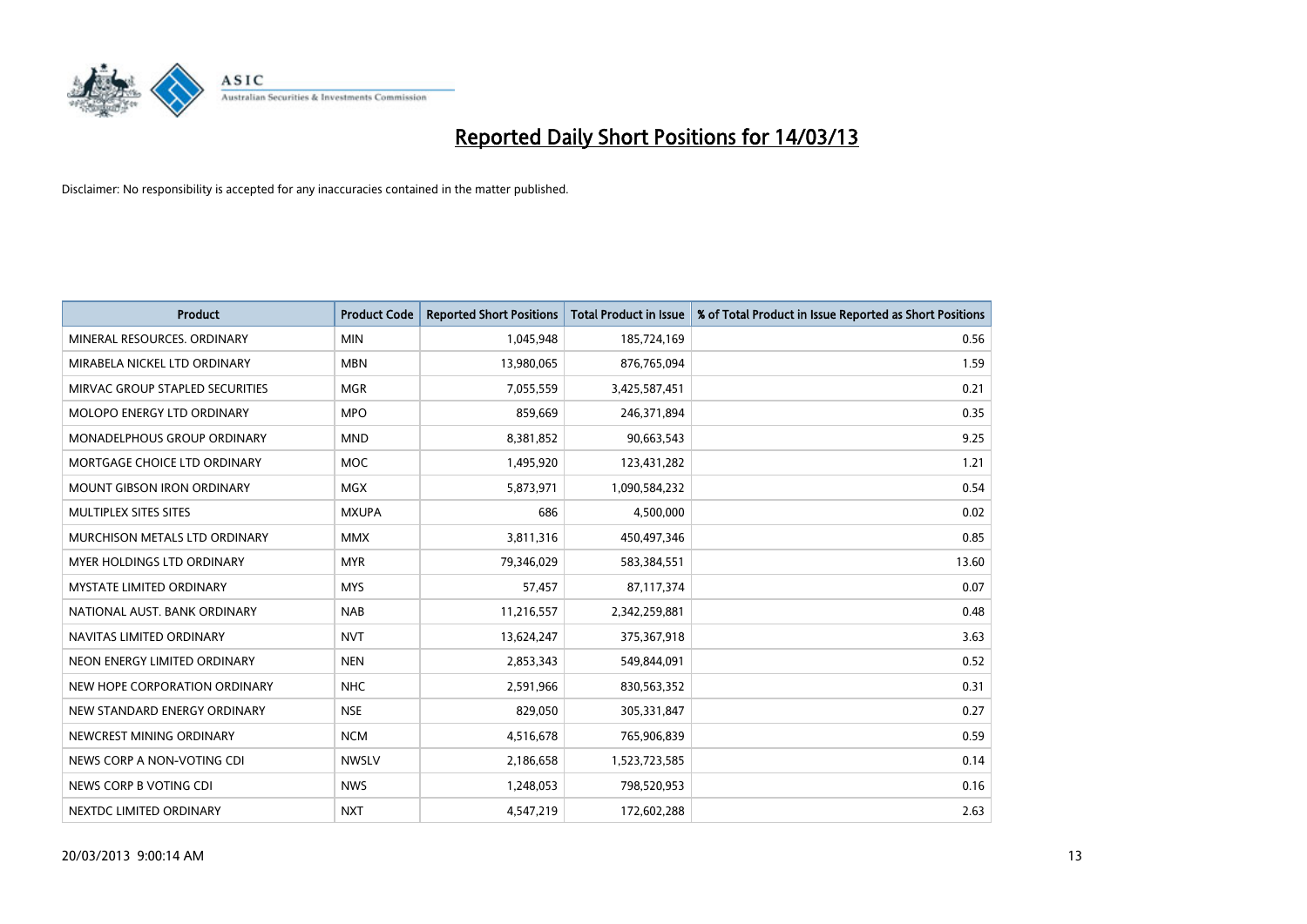

| <b>Product</b>                        | <b>Product Code</b> | <b>Reported Short Positions</b> | <b>Total Product in Issue</b> | % of Total Product in Issue Reported as Short Positions |
|---------------------------------------|---------------------|---------------------------------|-------------------------------|---------------------------------------------------------|
| NEXUS ENERGY LIMITED ORDINARY         | <b>NXS</b>          | 11,543,395                      | 1,329,821,159                 | 0.87                                                    |
| NIB HOLDINGS LIMITED ORDINARY         | <b>NHF</b>          | 35,296                          | 439,004,182                   | 0.01                                                    |
| NIDO PETROLEUM ORDINARY               | NDO                 | 105,293                         | 2,044,984,301                 | 0.01                                                    |
| NOBLE MINERAL RES ORDINARY            | <b>NMG</b>          | 2,811,318                       | 666,397,952                   | 0.42                                                    |
| NORFOLK GROUP ORDINARY                | <b>NFK</b>          | 50                              | 158,890,730                   | 0.00                                                    |
| NORTHERN IRON LTD ORDINARY            | <b>NFE</b>          | 1,899,058                       | 484,405,314                   | 0.39                                                    |
| NORTHERN STAR ORDINARY                | <b>NST</b>          | 7,174,258                       | 424,277,027                   | 1.69                                                    |
| NRW HOLDINGS LIMITED ORDINARY         | <b>NWH</b>          | 9,369,367                       | 278,888,011                   | 3.36                                                    |
| NUFARM LIMITED ORDINARY               | <b>NUF</b>          | 8,693,595                       | 262,796,891                   | 3.31                                                    |
| OAKTON LIMITED ORDINARY               | <b>OKN</b>          | 10,199                          | 90,080,581                    | 0.01                                                    |
| OCEANAGOLD CORP. CHESS DEPOSITARY INT | OGC                 | 397,769                         | 293,517,918                   | 0.14                                                    |
| OIL SEARCH LTD ORDINARY               | OSH                 | 27,447,613                      | 1,334,756,742                 | 2.06                                                    |
| OM HOLDINGS LIMITED ORDINARY          | OMH                 | 3,969,805                       | 673,423,337                   | 0.59                                                    |
| ORICA LIMITED ORDINARY                | ORI                 | 1,477,110                       | 366,768,327                   | 0.40                                                    |
| ORIGIN ENERGY ORDINARY                | <b>ORG</b>          | 20,606,258                      | 1,094,032,750                 | 1.88                                                    |
| OROCOBRE LIMITED ORDINARY             | <b>ORE</b>          | 471.629                         | 117,745,140                   | 0.40                                                    |
| OROTONGROUP LIMITED ORDINARY          | ORL                 | 34,885                          | 40,880,902                    | 0.09                                                    |
| ORPHEUS ENERGY LTD ORDINARY           | <b>OEG</b>          | 67,200                          | 130,475,919                   | 0.05                                                    |
| OZ MINERALS ORDINARY                  | OZL                 | 12,271,083                      | 303,470,022                   | 4.04                                                    |
| PACIFIC BRANDS ORDINARY               | PBG                 | 13,667,087                      | 912,915,695                   | 1.50                                                    |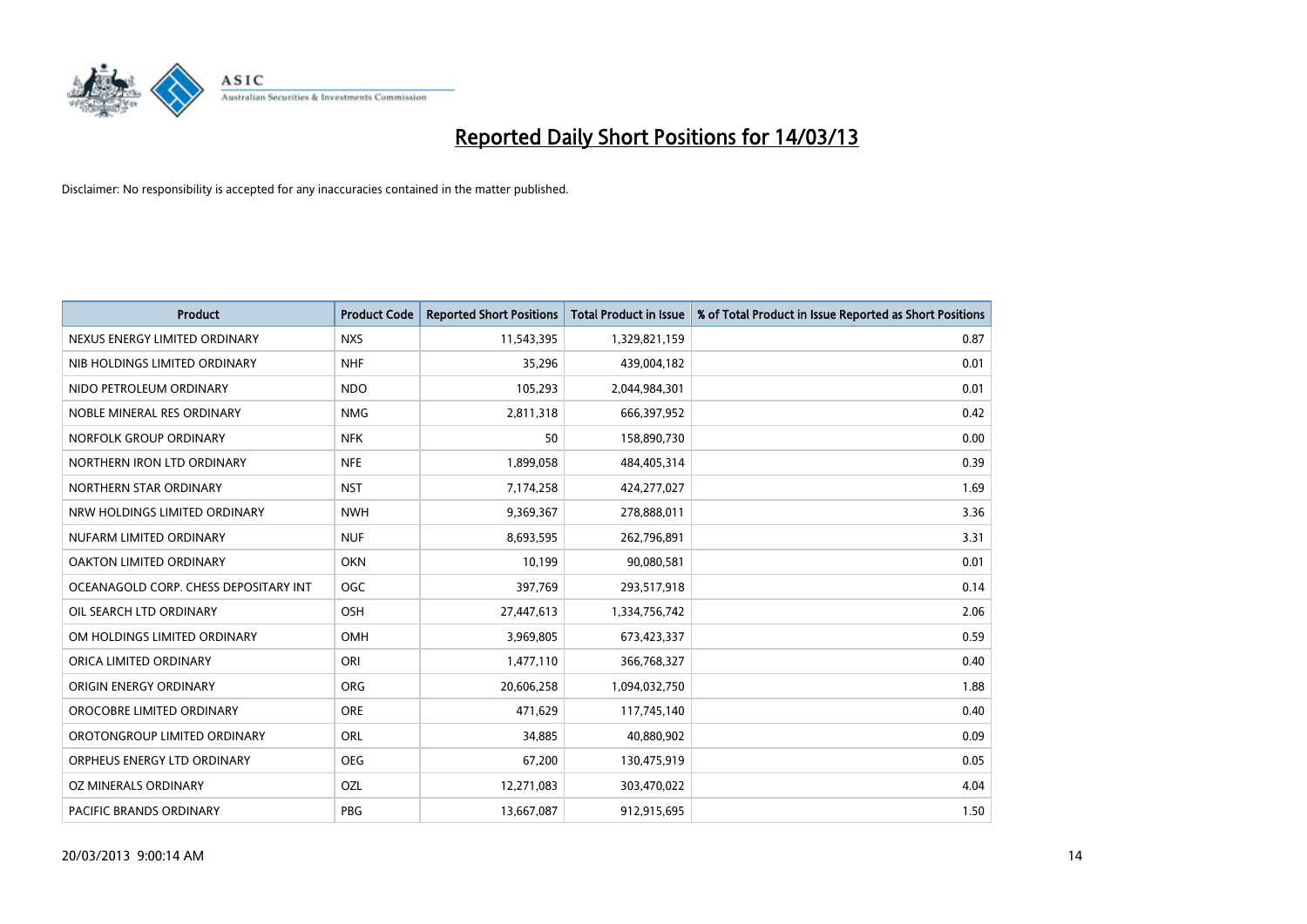

| <b>Product</b>               | <b>Product Code</b> | <b>Reported Short Positions</b> | <b>Total Product in Issue</b> | % of Total Product in Issue Reported as Short Positions |
|------------------------------|---------------------|---------------------------------|-------------------------------|---------------------------------------------------------|
| PALADIN ENERGY LTD ORDINARY  | <b>PDN</b>          | 101,014,727                     | 836,969,286                   | 12.07                                                   |
| PANAUST LIMITED ORDINARY     | <b>PNA</b>          | 2,341,209                       | 614,407,069                   | 0.38                                                    |
| PANCONTINENTAL OIL ORDINARY  | <b>PCL</b>          | 1,142,277                       | 1,150,994,096                 | 0.10                                                    |
| PANORAMIC RESOURCES ORDINARY | PAN                 | 1,398,613                       | 256,058,555                   | 0.55                                                    |
| PAPERLINX LIMITED ORDINARY   | <b>PPX</b>          | 67,945                          | 609,280,761                   | 0.01                                                    |
| PAPILLON RES LTD ORDINARY    | PIR                 | 1,843,069                       | 297,278,210                   | 0.62                                                    |
| PATTIES FOODS LTD ORDINARY   | <b>PFL</b>          | 4,035                           | 139,065,639                   | 0.00                                                    |
| PEET LIMITED ORDINARY        | <b>PPC</b>          | 3,291,987                       | 321,013,141                   | 1.03                                                    |
| PERILYA LIMITED ORDINARY     | PEM                 | 409                             | 769,316,426                   | 0.00                                                    |
| PERPETUAL LIMITED ORDINARY   | PPT                 | 2,213,933                       | 41,980,678                    | 5.27                                                    |
| PERSEUS MINING LTD ORDINARY  | PRU                 | 27,571,070                      | 457,962,088                   | 6.02                                                    |
| PHARMAXIS LTD ORDINARY       | <b>PXS</b>          | 12,510,155                      | 308,543,389                   | 4.05                                                    |
| PHOSPHAGENICS LTD. ORDINARY  | POH                 | 1,825,692                       | 1,020,215,957                 | 0.18                                                    |
| PLATINUM ASSET ORDINARY      | <b>PTM</b>          | 8,221,282                       | 561,347,878                   | 1.46                                                    |
| PLATINUM AUSTRALIA ORDINARY  | PLA                 | 836,127                         | 504,968,043                   | 0.17                                                    |
| PMI GOLD CORP CDI 1:1        | <b>PVM</b>          | 172,716                         | 138,592,220                   | 0.12                                                    |
| PMP LIMITED ORDINARY         | <b>PMP</b>          | 178,840                         | 323,781,124                   | 0.06                                                    |
| PRIMA BIOMED LTD ORDINARY    | <b>PRR</b>          | 424,493                         | 1,066,063,388                 | 0.04                                                    |
| PRIMARY HEALTH CARE ORDINARY | <b>PRY</b>          | 14,802,409                      | 502,983,554                   | 2.94                                                    |
| PROGRAMMED ORDINARY          | <b>PRG</b>          | 217,552                         | 118,177,001                   | 0.18                                                    |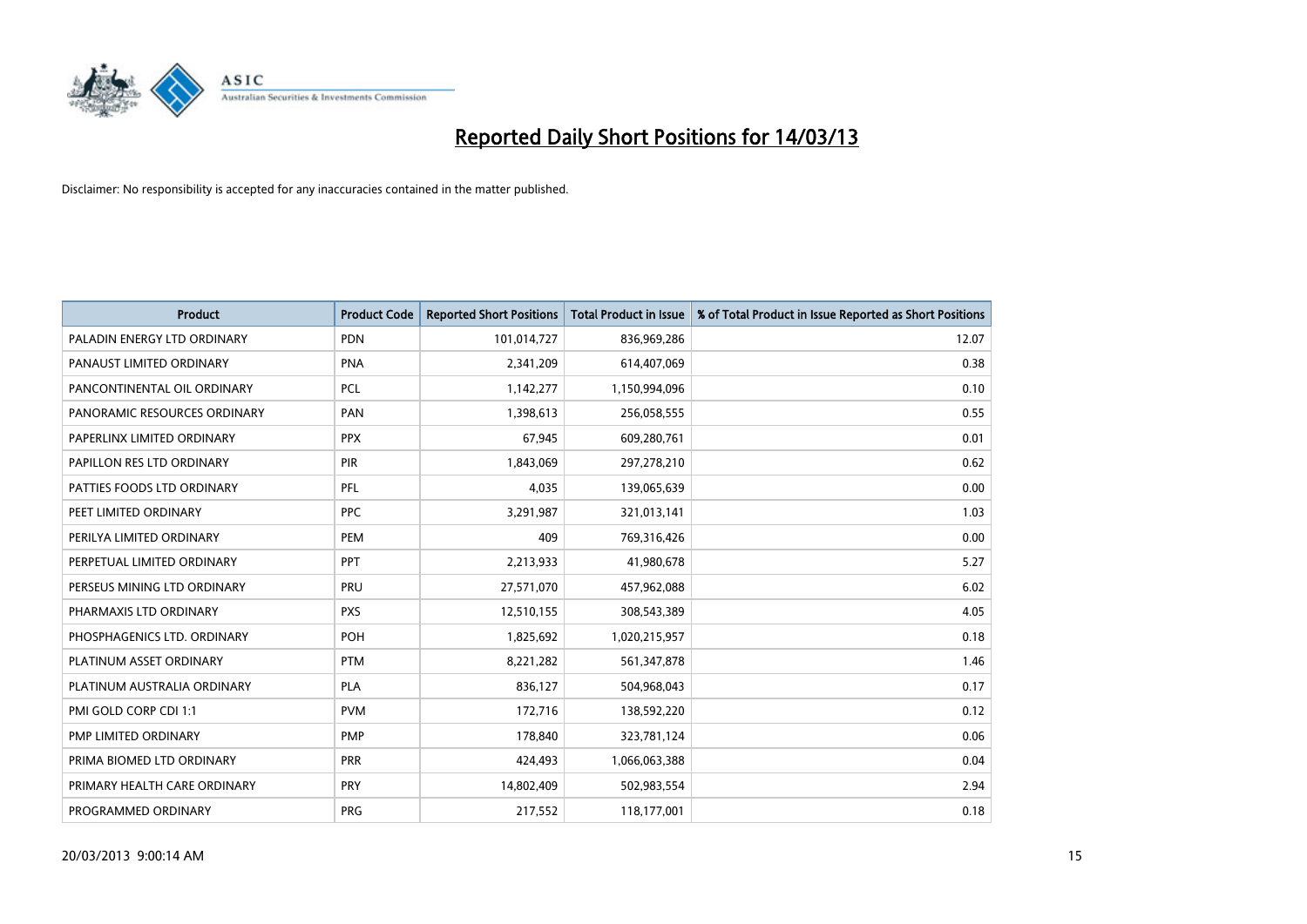

| <b>Product</b>                      | <b>Product Code</b> | <b>Reported Short Positions</b> | <b>Total Product in Issue</b> | % of Total Product in Issue Reported as Short Positions |
|-------------------------------------|---------------------|---------------------------------|-------------------------------|---------------------------------------------------------|
| PURA VIDA ENERGY NL ORDINARY        | <b>PVD</b>          | 157,040                         | 59,983,514                    | 0.26                                                    |
| <b>QANTAS AIRWAYS ORDINARY</b>      | QAN                 | 23,870,801                      | 2,248,150,128                 | 1.06                                                    |
| OBE INSURANCE GROUP ORDINARY        | <b>OBE</b>          | 53,298,939                      | 1,196,747,582                 | 4.45                                                    |
| ORXPHARMA LTD ORDINARY              | <b>ORX</b>          | 130,762                         | 144,644,706                   | 0.09                                                    |
| <b>QUBE HOLDINGS LTD ORDINARY</b>   | <b>QUB</b>          | 13,031,965                      | 926,489,845                   | 1.41                                                    |
| RAMELIUS RESOURCES ORDINARY         | <b>RMS</b>          | 6,072,002                       | 337,296,949                   | 1.80                                                    |
| RAMSAY HEALTH CARE ORDINARY         | <b>RHC</b>          | 2,242,660                       | 202,081,252                   | 1.11                                                    |
| <b>RCR TOMLINSON ORDINARY</b>       | <b>RCR</b>          | 51,000                          | 132,431,265                   | 0.04                                                    |
| <b>REA GROUP ORDINARY</b>           | <b>REA</b>          | 10,477                          | 131,714,699                   | 0.01                                                    |
| <b>RECKON LIMITED ORDINARY</b>      | <b>RKN</b>          | 452,270                         | 129,488,015                   | 0.35                                                    |
| RED 5 LIMITED ORDINARY              | <b>RED</b>          | 463,293                         | 135,488,008                   | 0.34                                                    |
| <b>RED FORK ENERGY ORDINARY</b>     | <b>RFE</b>          | 4,132,529                       | 384,951,719                   | 1.07                                                    |
| REDBANK ENERGY LTD ORDINARY         | AEI                 | 13                              | 786,287                       | 0.00                                                    |
| REDFLEX HOLDINGS ORDINARY           | <b>RDF</b>          |                                 | 110,762,310                   | 0.00                                                    |
| REECE AUSTRALIA LTD. ORDINARY       | <b>REH</b>          | 579                             | 99,600,000                    | 0.00                                                    |
| REGIS RESOURCES ORDINARY            | <b>RRL</b>          | 8,044,891                       | 474,075,396                   | 1.70                                                    |
| RESMED INC CDI 10:1                 | <b>RMD</b>          | 15,802,942                      | 1,556,242,300                 | 1.02                                                    |
| RESOLUTE MINING ORDINARY            | <b>RSG</b>          | 2,534,714                       | 643,094,224                   | 0.39                                                    |
| <b>RESOURCE GENERATION ORDINARY</b> | <b>RES</b>          | 73                              | 263,345,652                   | 0.00                                                    |
| RETAIL FOOD GROUP ORDINARY          | <b>RFG</b>          | 101,055                         | 130,087,856                   | 0.08                                                    |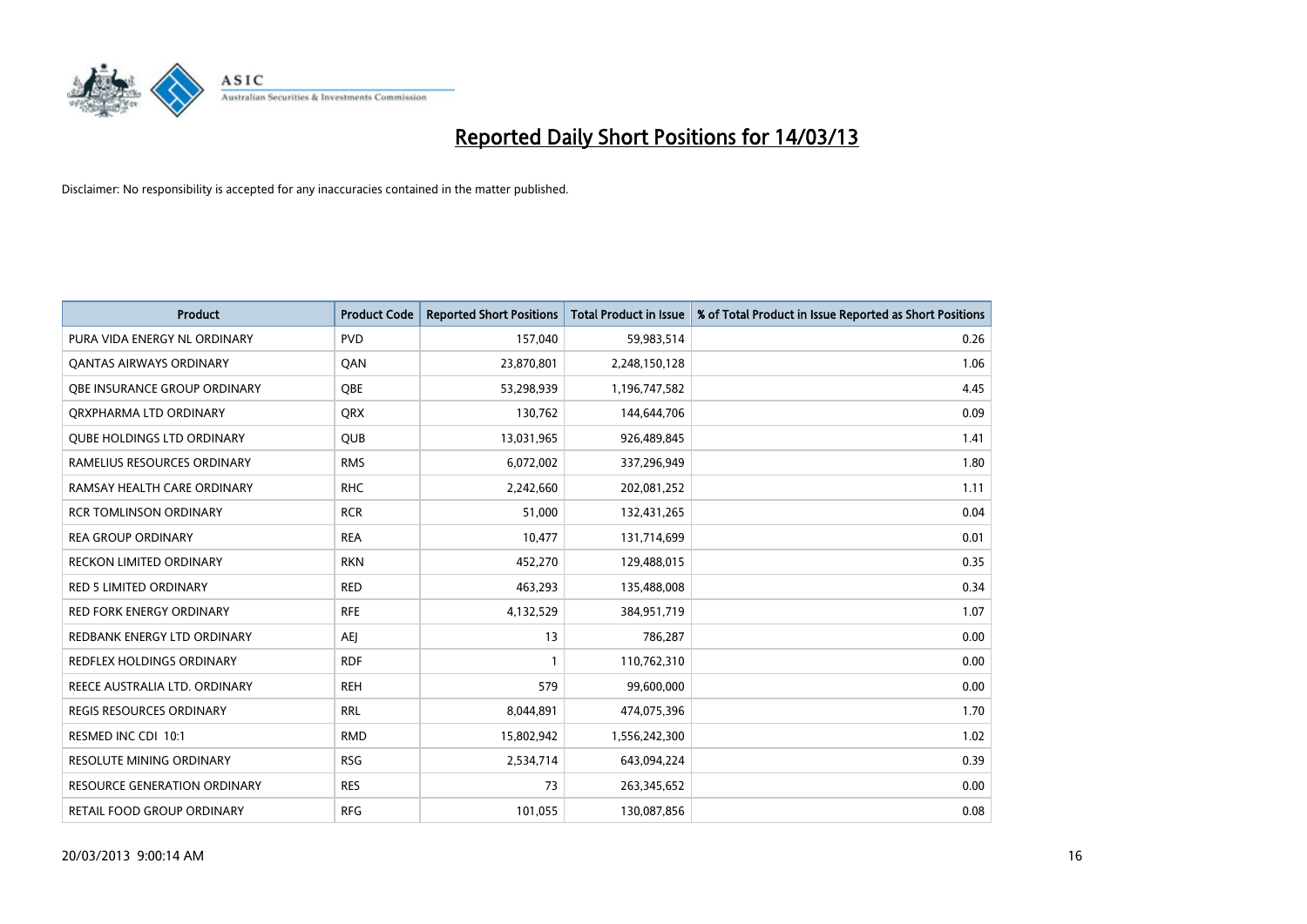

| <b>Product</b>                        | <b>Product Code</b> | <b>Reported Short Positions</b> | <b>Total Product in Issue</b> | % of Total Product in Issue Reported as Short Positions |
|---------------------------------------|---------------------|---------------------------------|-------------------------------|---------------------------------------------------------|
| REVERSE CORP LIMITED ORDINARY         | <b>REF</b>          | 100                             | 92,382,175                    | 0.00                                                    |
| REX MINERALS LIMITED ORDINARY         | <b>RXM</b>          | 2,804,934                       | 188,907,284                   | 1.48                                                    |
| <b>RHG LIMITED ORDINARY</b>           | <b>RHG</b>          | 32,389                          | 308,483,177                   | 0.01                                                    |
| RIALTO ENERGY ORDINARY                | <b>RIA</b>          | 172,533                         | 672,259,992                   | 0.03                                                    |
| <b>RIDLEY CORPORATION ORDINARY</b>    | <b>RIC</b>          | 341,784                         | 307,817,071                   | 0.11                                                    |
| RIO TINTO LIMITED ORDINARY            | <b>RIO</b>          | 8,842,874                       | 435,758,720                   | 2.03                                                    |
| ROC OIL COMPANY ORDINARY              | <b>ROC</b>          | 1,565,322                       | 683,235,552                   | 0.23                                                    |
| RURALCO HOLDINGS ORDINARY             | <b>RHL</b>          | 12,000                          | 55,019,284                    | 0.02                                                    |
| SAI GLOBAL LIMITED ORDINARY           | SAI                 | 7,697,827                       | 207,018,029                   | 3.72                                                    |
| SALMAT LIMITED ORDINARY               | <b>SLM</b>          | 19,306                          | 159,812,799                   | 0.01                                                    |
| SAMSON OIL & GAS LTD ORDINARY         | SSN                 | 6,427,388                       | 1,985,896,471                 | 0.32                                                    |
| SANDFIRE RESOURCES ORDINARY           | <b>SFR</b>          | 3,610,526                       | 153,590,968                   | 2.35                                                    |
| <b>SANTOS LTD ORDINARY</b>            | <b>STO</b>          | 3,113,457                       | 958,979,906                   | 0.32                                                    |
| SARACEN MINERAL ORDINARY              | SAR                 | 13,160,829                      | 595,263,186                   | 2.21                                                    |
| SCA PROPERTY GROUP STAPLED SECURITIES | SCP                 | 26,515,614                      | 585,455,114                   | 4.53                                                    |
| SEDGMAN LIMITED ORDINARY              | <b>SDM</b>          | 257,061                         | 217,623,797                   | 0.12                                                    |
| SEEK LIMITED ORDINARY                 | <b>SEK</b>          | 17,100,624                      | 337,101,307                   | 5.07                                                    |
| SENEX ENERGY LIMITED ORDINARY         | SXY                 | 3,611,980                       | 1,140,804,837                 | 0.32                                                    |
| SERVICE STREAM ORDINARY               | <b>SSM</b>          | 100                             | 283,418,867                   | 0.00                                                    |
| SEVEN GROUP HOLDINGS ORDINARY         | <b>SVW</b>          | 2,014,073                       | 307,410,281                   | 0.66                                                    |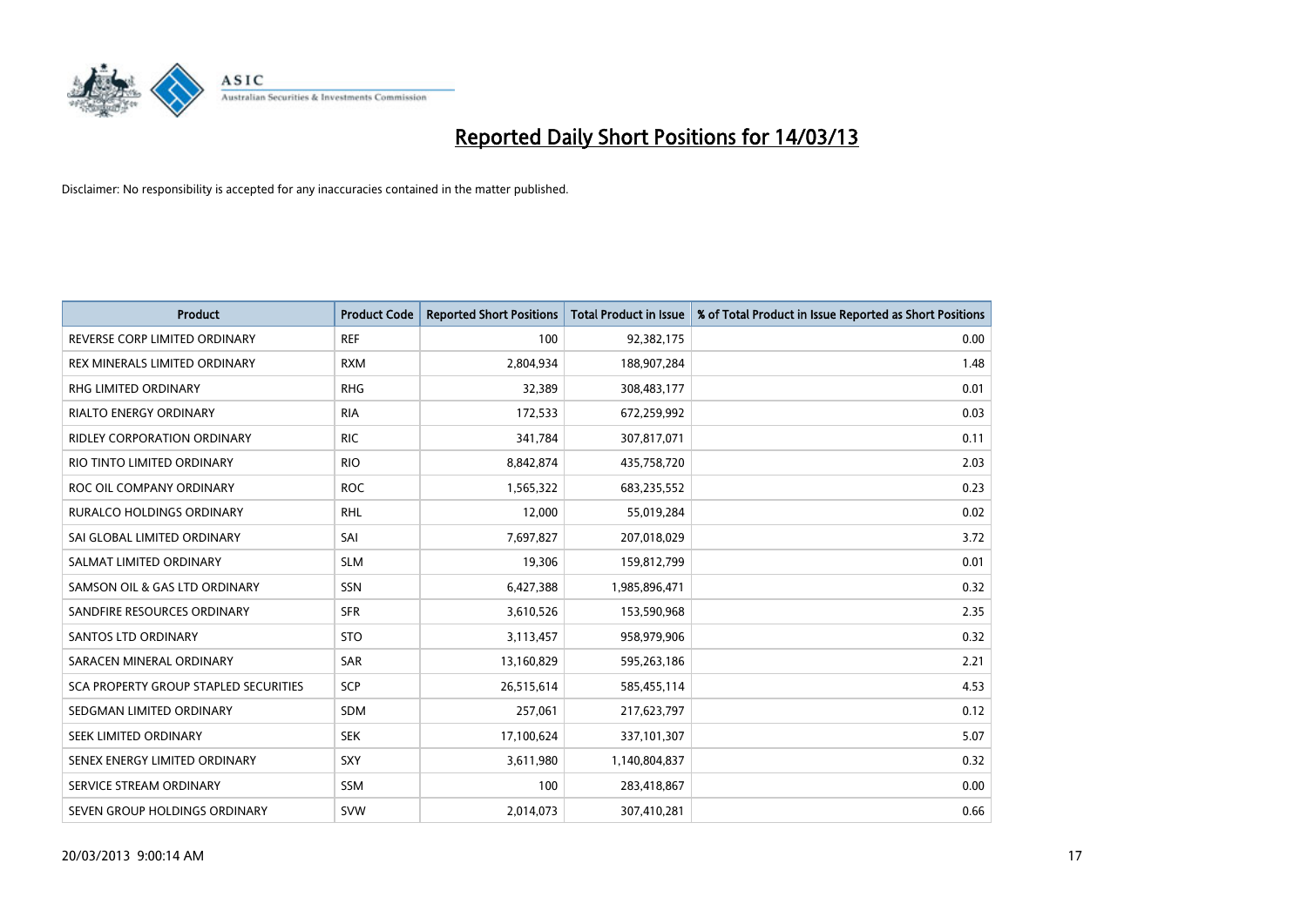

| <b>Product</b>                           | <b>Product Code</b> | <b>Reported Short Positions</b> | <b>Total Product in Issue</b> | % of Total Product in Issue Reported as Short Positions |
|------------------------------------------|---------------------|---------------------------------|-------------------------------|---------------------------------------------------------|
| SEVEN WEST MEDIA LTD ORDINARY            | <b>SWM</b>          | 17,252,192                      | 999,160,872                   | 1.73                                                    |
| SIERRA MINING ORDINARY                   | <b>SRM</b>          | 1,000                           | 232,854,663                   | 0.00                                                    |
| SIGMA PHARMACEUTICAL ORDINARY            | <b>SIP</b>          | 3,830,556                       | 1,162,669,614                 | 0.33                                                    |
| SILEX SYSTEMS ORDINARY                   | <b>SLX</b>          | 1,431,518                       | 170,232,464                   | 0.84                                                    |
| SILVER CHEF LIMITED ORDINARY             | SIV                 | 54,881                          | 27,222,919                    | 0.20                                                    |
| SILVER LAKE RESOURCE ORDINARY            | <b>SLR</b>          | 2,909,383                       | 379,048,750                   | 0.77                                                    |
| SIMS METAL MGMT LTD ORDINARY             | SGM                 | 12,331,900                      | 204,309,387                   | 6.04                                                    |
| SINGAPORE TELECOMM. CHESS DEPOSITARY INT | <b>SGT</b>          | 1,492,115                       | 194,899,894                   | 0.77                                                    |
| SIRIUS RESOURCES NL ORDINARY             | <b>SIR</b>          | 36,847                          | 224,620,167                   | 0.02                                                    |
| SIRTEX MEDICAL ORDINARY                  | <b>SRX</b>          | 487,087                         | 55,768,136                    | 0.87                                                    |
| SKILLED GROUP LTD ORDINARY               | <b>SKE</b>          | 4,224,186                       | 233,487,276                   | 1.81                                                    |
| <b>SLATER &amp; GORDON ORDINARY</b>      | <b>SGH</b>          | 29,767                          | 170,537,215                   | 0.02                                                    |
| SMS MANAGEMENT, ORDINARY                 | <b>SMX</b>          | 3,102,474                       | 69,378,477                    | 4.47                                                    |
| SONIC HEALTHCARE ORDINARY                | <b>SHL</b>          | 8,113,227                       | 396,154,681                   | 2.05                                                    |
| SOUTH BOULDER MINES ORDINARY             | <b>STB</b>          | 20,727                          | 127,952,826                   | 0.02                                                    |
| SP AUSNET STAPLED SECURITIES             | <b>SPN</b>          | 18,937,378                      | 3,367,543,113                 | 0.56                                                    |
| SPARK INFRASTRUCTURE STAPLED NOTE & UNIT | SKI                 | 35,176,176                      | 1,326,734,264                 | 2.65                                                    |
| SPDR 200 FUND ETF UNITS                  | <b>STW</b>          | 33,923                          | 46,151,346                    | 0.07                                                    |
| ST BARBARA LIMITED ORDINARY              | SBM                 | 4,944,553                       | 488,074,077                   | 1.01                                                    |
| STANMORE COAL LTD ORDINARY               | <b>SMR</b>          | 32,870                          | 208,419,252                   | 0.02                                                    |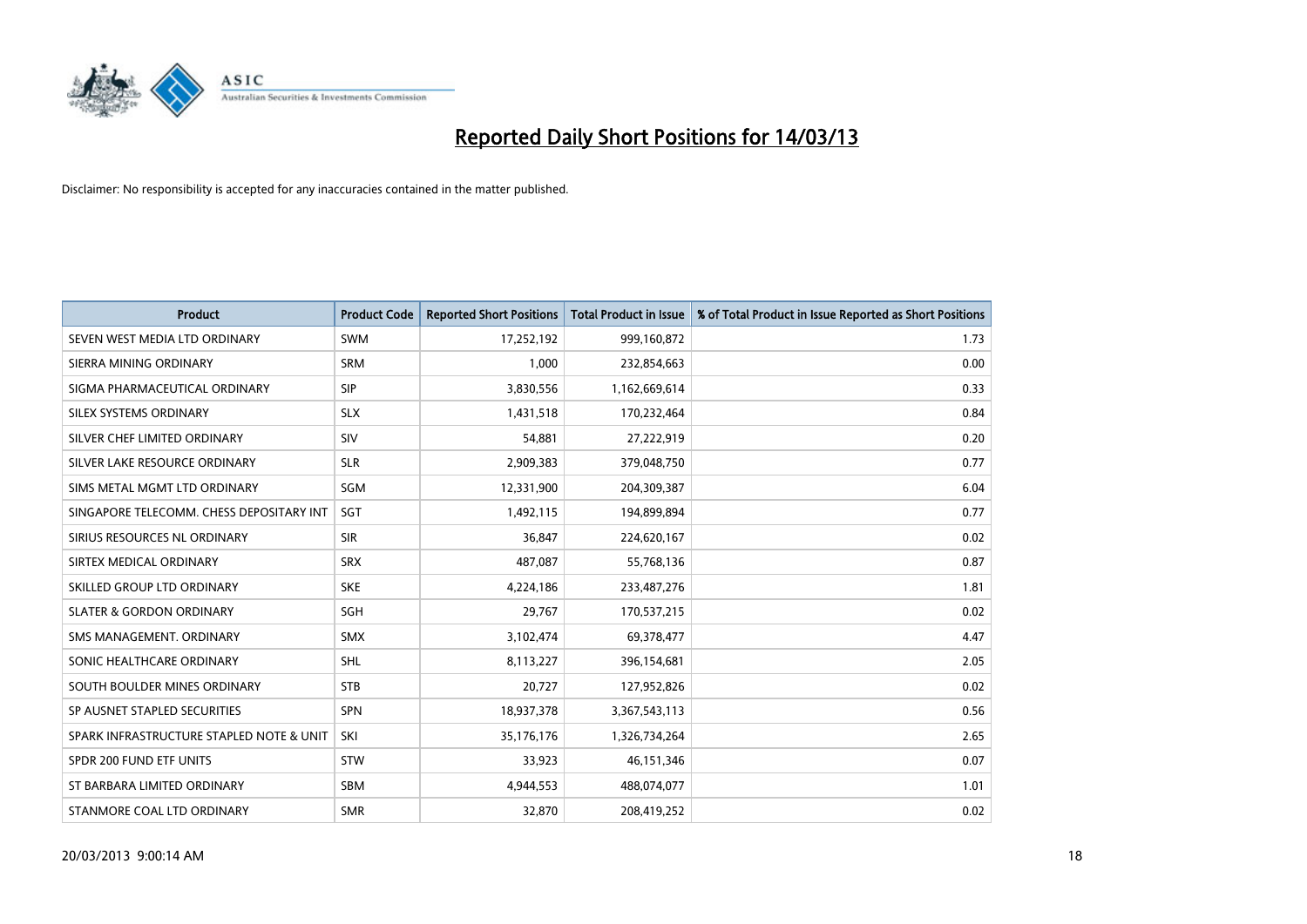

| <b>Product</b>                      | <b>Product Code</b> | <b>Reported Short Positions</b> | <b>Total Product in Issue</b> | % of Total Product in Issue Reported as Short Positions |
|-------------------------------------|---------------------|---------------------------------|-------------------------------|---------------------------------------------------------|
| STARPHARMA HOLDINGS ORDINARY        | SPL                 | 7,688,054                       | 283,665,948                   | 2.71                                                    |
| STHN CROSS MEDIA ORDINARY           | <b>SXL</b>          | 11,223,358                      | 704,858,524                   | 1.59                                                    |
| STOCKLAND UNITS/ORD STAPLED         | <b>SGP</b>          | 26,666,876                      | 2,202,657,963                 | 1.21                                                    |
| STONEHENGE METALS ORDINARY          | <b>SHE</b>          | 104,778                         | 426,742,945                   | 0.02                                                    |
| STRAITS RES LTD. ORDINARY           | SRO                 | 92,625                          | 1,164,150,159                 | 0.01                                                    |
| SUNCORP GROUP LTD ORDINARY          | <b>SUN</b>          | 6,104,635                       | 1,286,600,980                 | 0.47                                                    |
| SUNDANCE ENERGY ORDINARY            | <b>SEA</b>          | 1,385,270                       | 401,434,819                   | 0.35                                                    |
| SUNDANCE RESOURCES ORDINARY         | <b>SDL</b>          | 4,937,782                       | 3,072,110,985                 | 0.16                                                    |
| SUNLAND GROUP LTD ORDINARY          | <b>SDG</b>          | 47,391                          | 189,417,674                   | 0.03                                                    |
| SUPER RET REP LTD ORDINARY          | <b>SUL</b>          | 621,082                         | 196,432,811                   | 0.32                                                    |
| SYD AIRPORT STAPLED US PROHIBIT.    | <b>SYD</b>          | 9,674,503                       | 1,861,210,782                 | 0.52                                                    |
| SYRAH RESOURCES ORDINARY            | <b>SYR</b>          | 220,557                         | 136,410,422                   | 0.16                                                    |
| TABCORP HOLDINGS LTD ORDINARY       | <b>TAH</b>          | 14,774,889                      | 734,015,737                   | 2.01                                                    |
| TALON PETROLEUM LTD ORDINARY        | <b>TPD</b>          | 37,392                          | 98,135,433                    | 0.04                                                    |
| <b>TANAMI GOLD NL ORDINARY</b>      | <b>TAM</b>          | 1,016,298                       | 261,132,677                   | 0.39                                                    |
| TAP OIL LIMITED ORDINARY            | <b>TAP</b>          | 412,923                         | 241,608,606                   | 0.17                                                    |
| TASSAL GROUP LIMITED ORDINARY       | <b>TGR</b>          | 63,316                          | 146,304,404                   | 0.04                                                    |
| TATTS GROUP LTD ORDINARY            | <b>TTS</b>          | 6,868,037                       | 1,388,328,378                 | 0.49                                                    |
| <b>TELECOM CORPORATION ORDINARY</b> | <b>TEL</b>          | 8,350,936                       | 1,816,996,462                 | 0.46                                                    |
| TELSTRA CORPORATION, ORDINARY       | <b>TLS</b>          | 25,133,003                      | 12,443,074,357                | 0.20                                                    |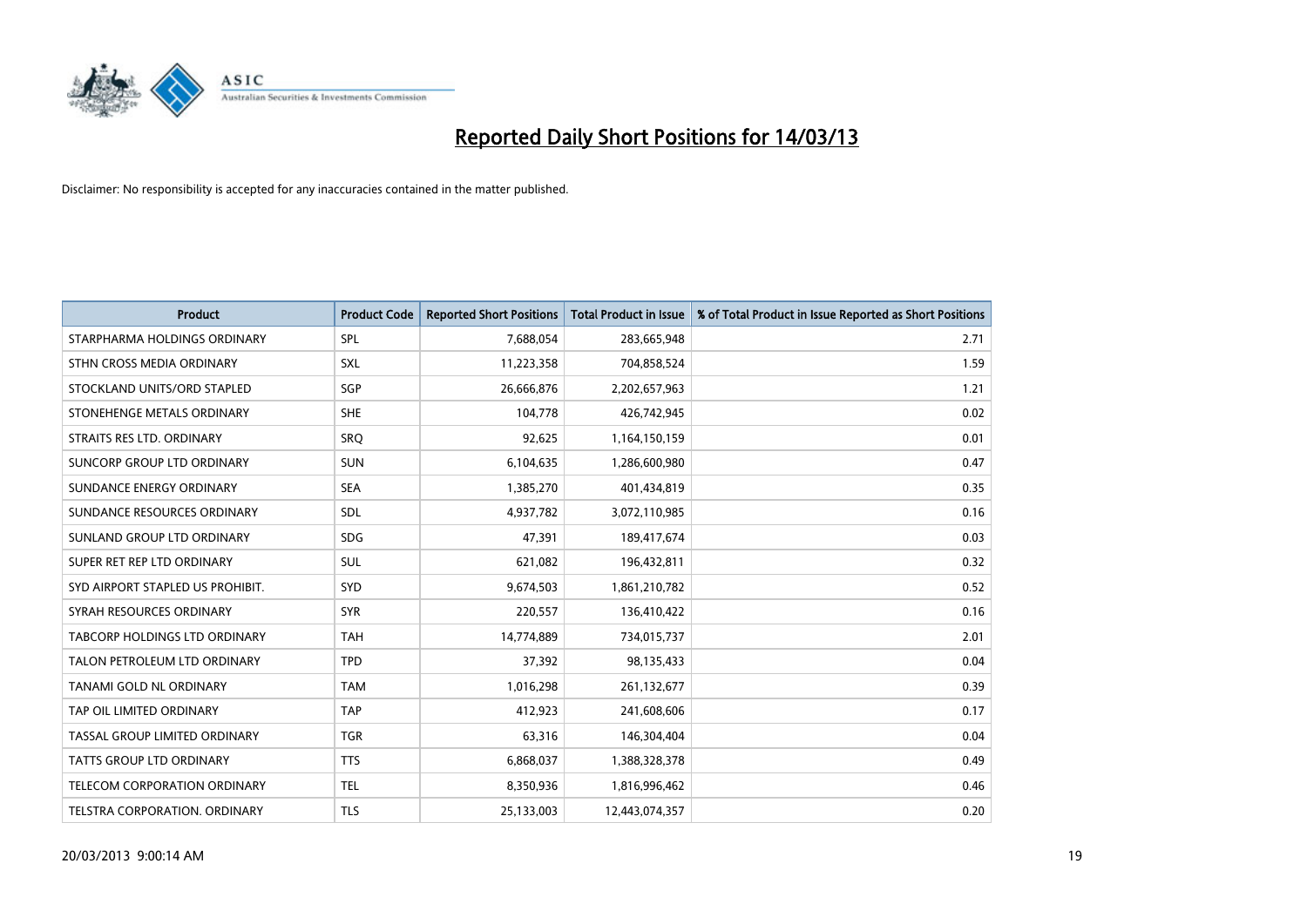

| <b>Product</b>                       | <b>Product Code</b> | <b>Reported Short Positions</b> | <b>Total Product in Issue</b> | % of Total Product in Issue Reported as Short Positions |
|--------------------------------------|---------------------|---------------------------------|-------------------------------|---------------------------------------------------------|
| TEN NETWORK HOLDINGS ORDINARY        | <b>TEN</b>          | 92,973,393                      | 2,586,970,845                 | 3.59                                                    |
| TERANGA GOLD CORP CDI 1:1            | <b>TGZ</b>          | 81,911                          | 173, 176, 323                 | 0.05                                                    |
| THE REJECT SHOP ORDINARY             | <b>TRS</b>          | 2,287,926                       | 26,092,220                    | 8.77                                                    |
| THORN GROUP LIMITED ORDINARY         | <b>TGA</b>          | 16,854                          | 147,584,880                   | 0.01                                                    |
| <b>TIGER RESOURCES ORDINARY</b>      | <b>TGS</b>          | 1,871,928                       | 673,470,269                   | 0.28                                                    |
| TOLL HOLDINGS LTD ORDINARY           | <b>TOL</b>          | 34,238,985                      | 717,133,875                   | 4.77                                                    |
| TOX FREE SOLUTIONS ORDINARY          | <b>TOX</b>          | 1,108,164                       | 115,999,858                   | 0.96                                                    |
| TPG TELECOM LIMITED ORDINARY         | <b>TPM</b>          | 1,198,695                       | 793,808,141                   | 0.15                                                    |
| <b>TRADE ME GROUP ORDINARY</b>       | <b>TME</b>          | 970.945                         | 396,017,568                   | 0.25                                                    |
| <b>TRANSFIELD SERVICES ORDINARY</b>  | <b>TSE</b>          | 13,011,821                      | 512,457,716                   | 2.54                                                    |
| TRANSPACIFIC INDUST. ORDINARY        | <b>TPI</b>          | 12,646,652                      | 1,578,563,490                 | 0.80                                                    |
| TRANSURBAN GROUP TRIPLE STAPLED SEC. | <b>TCL</b>          | 7,547,338                       | 1,481,594,818                 | 0.51                                                    |
| TREASURY WINE ESTATE ORDINARY        | <b>TWE</b>          | 20,057,513                      | 647,227,144                   | 3.10                                                    |
| TROY RESOURCES LTD ORDINARY          | <b>TRY</b>          | 122,985                         | 91,318,649                    | 0.13                                                    |
| <b>UGL LIMITED ORDINARY</b>          | UGL                 | 8,626,357                       | 166,511,240                   | 5.18                                                    |
| UNILIFE CORPORATION CDI 6:1          | <b>UNS</b>          | 1,271                           | 251,527,446                   | 0.00                                                    |
| UXC LIMITED ORDINARY                 | <b>UXC</b>          | 56,862                          | 308,214,493                   | 0.02                                                    |
| <b>VENTURE MINERALS ORDINARY</b>     | <b>VMS</b>          | 227,760                         | 287,320,170                   | 0.08                                                    |
| <b>VILLAGE ROADSHOW LTD ORDINARY</b> | <b>VRL</b>          | 2,145                           | 159,467,366                   | 0.00                                                    |
| VIRGIN AUS HLDG LTD ORDINARY         | VAH                 | 75,856,910                      | 2,455,775,111                 | 3.09                                                    |